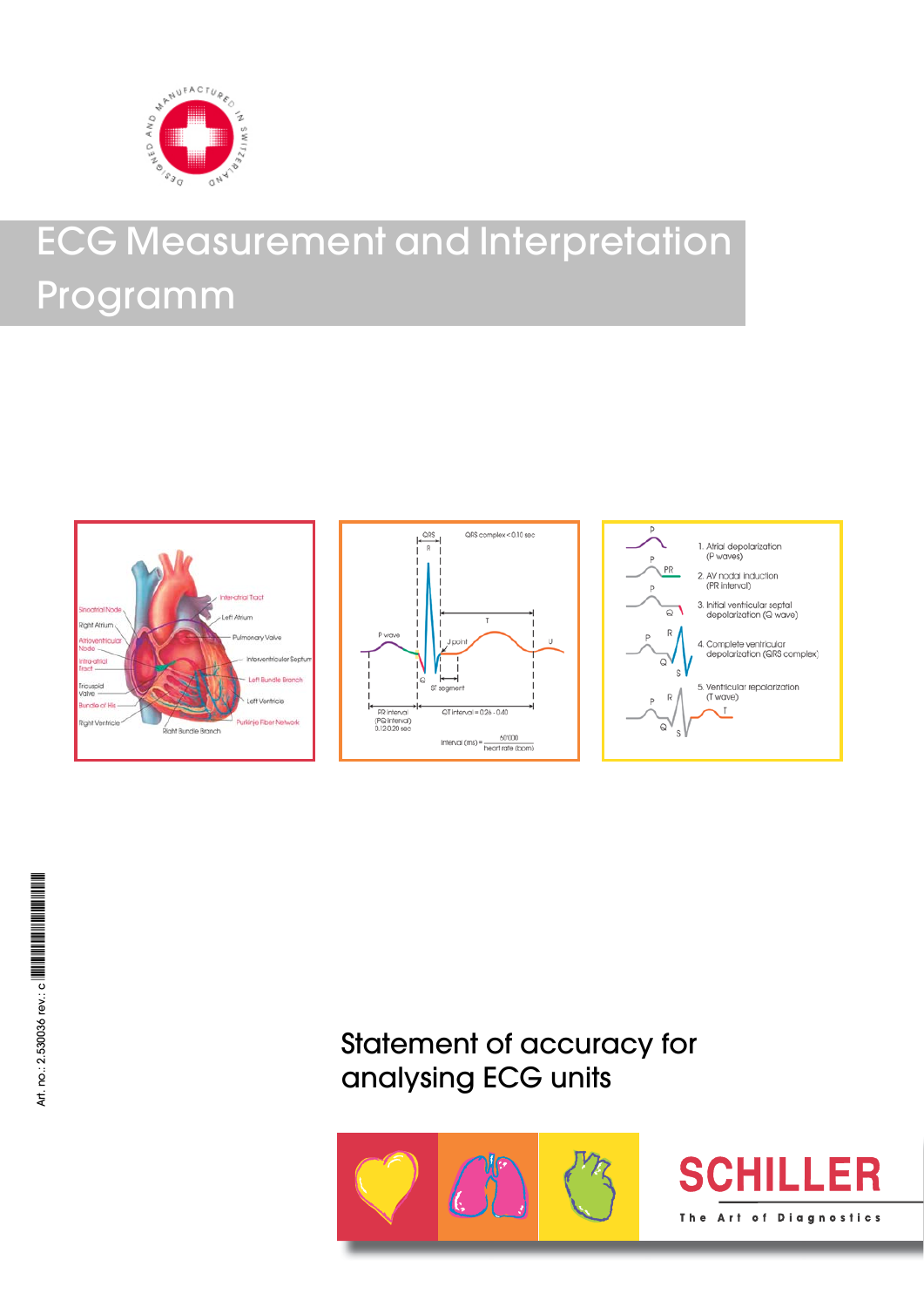

#### **Sales and Service Information**

The SCHILLER sales and service centre network is world-wide. For the address of your local distributor, contact your nearest SCHILLER subsidiary. In case of difficulty a complete list of all distributors and subsidiaries is provided on our internet site:

#### **Address Headquarters**

SCHILLER AG Tel: +41 (0) 41 766 42 42 Altgasse 68 Fax: +41 (0) 41 761 08 80 CH-6341 Baar E-Mail: sales@schiller.ch Switzerland www.schiller.ch

 $CE 0123$ 

The SCHILLER ELECTROCARDIOGRAPHS bears the CE-0123 mark (Notified Body TÜV-SÜD Produkte Service GmbH, Ridlerstr. 65, 80339 Munich, Germany), indicating its compliance with the essential requirements of the Annex I of the Medical Device Directive 93/42/EE regarding safety, functionality and labelling. The requirements apply to patients, users and third persons who come into contact with this device within the scope of its intended use.

Article No: 2.530036 rev.: c Issue date: 09.05.14



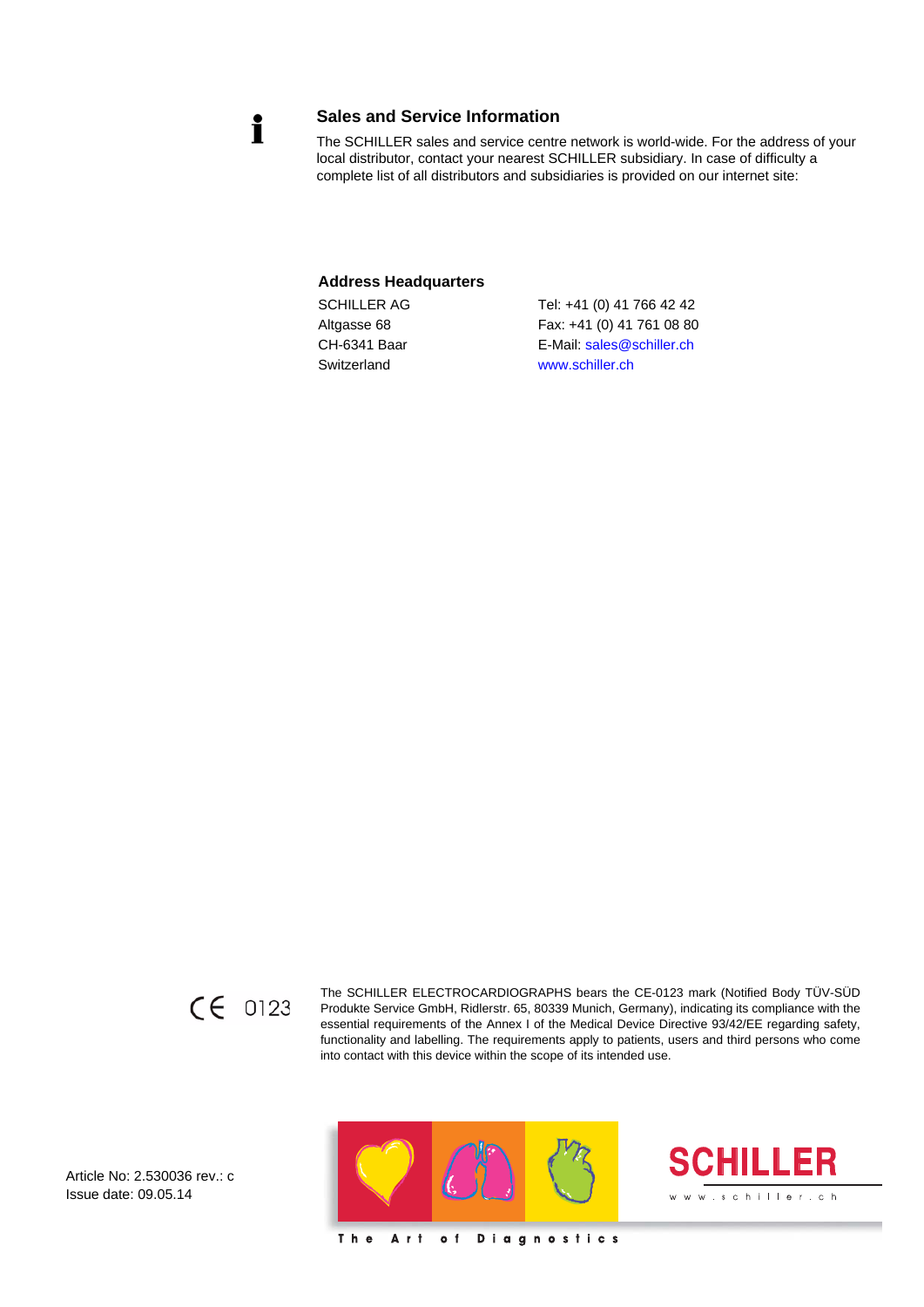| 1                              |                                                               |
|--------------------------------|---------------------------------------------------------------|
| 1.1                            | Limitations of Computer Interpretation 5                      |
| 1.2                            |                                                               |
| 1.3                            |                                                               |
| 1.4                            |                                                               |
| 1.5                            | Study for the Identification of Acute Myocardial Infarction 7 |
| 1.6                            |                                                               |
| 1.7                            |                                                               |
| 1.7.1                          |                                                               |
| 1.7.2<br>1.7.3                 |                                                               |
| 1.8                            |                                                               |
| 1.9                            |                                                               |
| 1.10                           |                                                               |
| 1.11                           | Accuracy Measures for Diagnostic Statements  10               |
| 1.12                           |                                                               |
| $\mathbf 2$                    |                                                               |
| 2.1<br>2.1.1<br>2.1.2          |                                                               |
| 2.2                            |                                                               |
| 2.3                            | Amplitude Measurement Calibration  17                         |
| 2.4                            |                                                               |
| 2.5<br>2.5.1<br>2.5.2<br>2.5.3 |                                                               |

**Contract**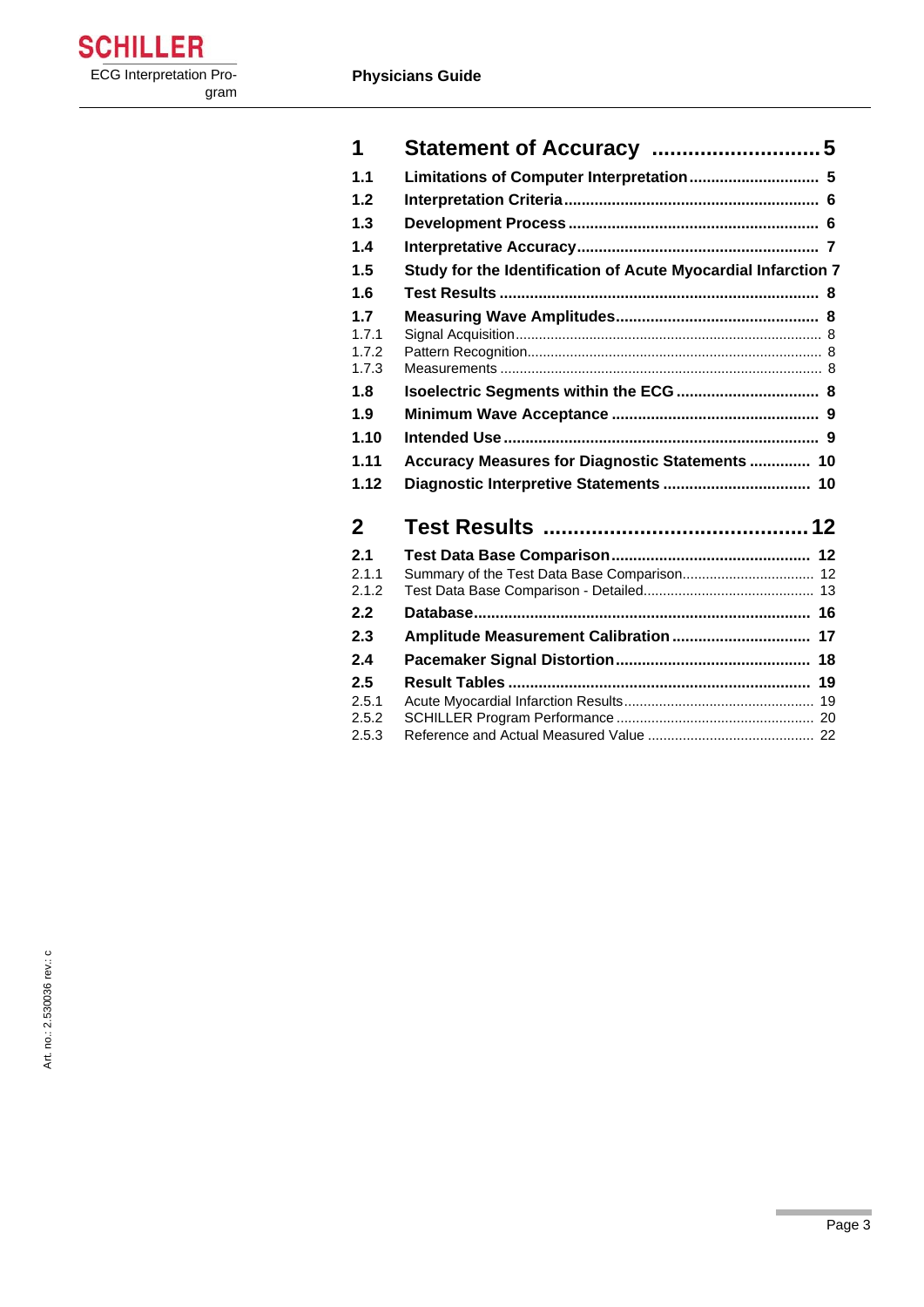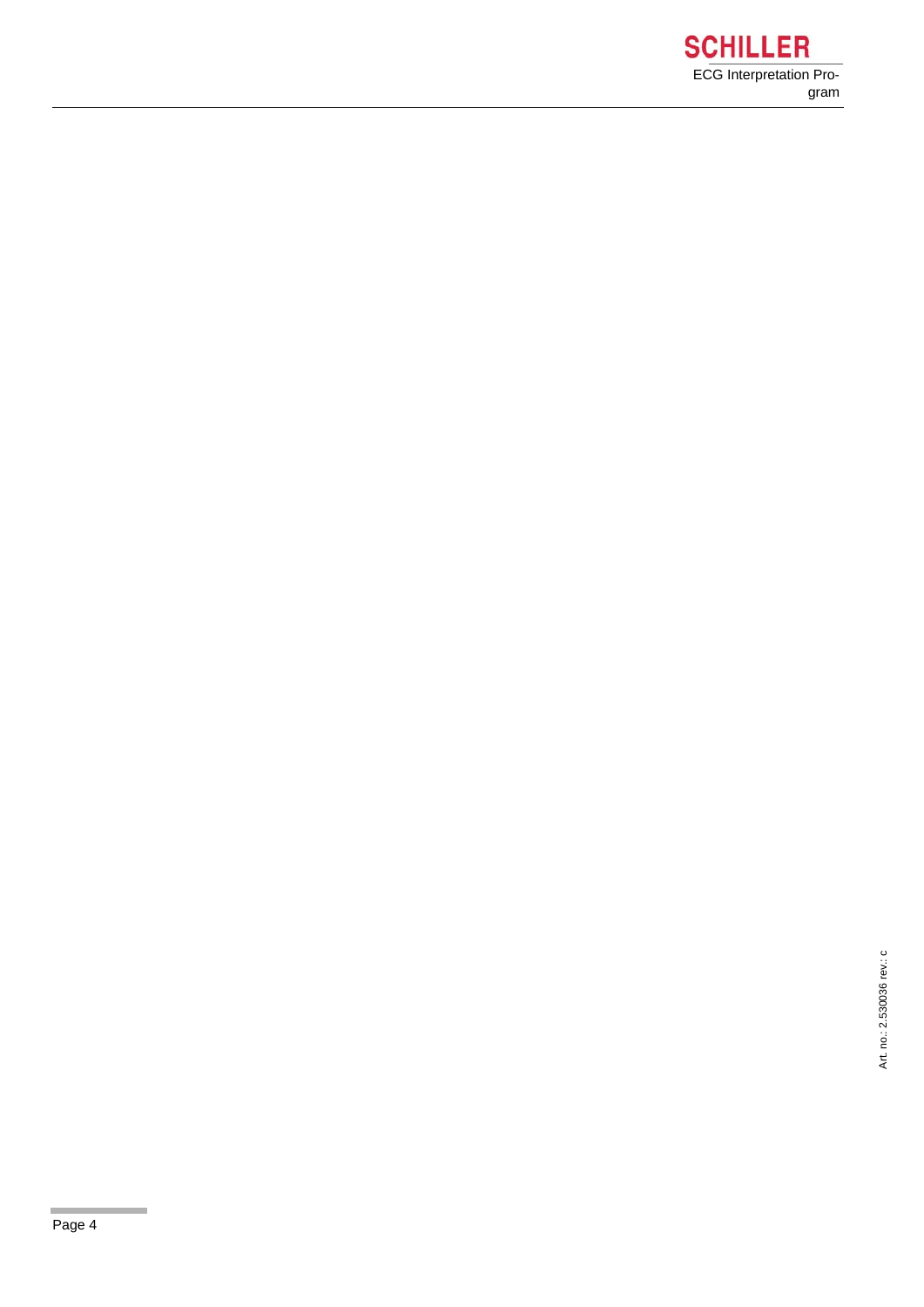<span id="page-4-0"></span>i

# **Statement of Accuracy**

This appendix is provided for all SCHILLER interpretive units to give support data for the physician for verification of the interpretation program. Also provided is specific information about the program and about computer interpretation programs in general.

The interpretation statements provided by the program, and the criteria used for the statements, are given in **ECG Measurement and Interpretation Program physicians guide** (SCHILLER article number 2.511035). This is provided with every SCHILLER interpretive unit.

# <span id="page-4-1"></span>**1.1 Limitations of Computer Interpretation**

The SCHILLER ECG Interpretation program is designed to assist the physician in reading and evaluating an ECG printout. It was developed in cooperation with leading cardiologists and evolved over many years; extensive checking has been carried out using, among others, the CSE diagnostic data base (Common Standards for Quantitative Electrocardiology (concerted action Project II.1.1.2). However, no program is completely infallible and interpretative standards and criteria can and do vary between cardiologists and programs. Never rely solely on the statements given with any computerised interpretation program; a machine cannot deliver a complete diagnosis on the basis of the ECG alone without a considerable amount of additional information. Always obtain physician's confirmation.

The statements given with this or any interpretation program do not replace a detailed report by the physician. The comprehensive clinical diagnosis of a patient is the physician's responsibility and privilege.

The numerical and graphical results and any interpretation given must be examined with respect to the overall clinical condition of the patient and the general recorded data quality.

The ECG evaluation should always be systematic and conducted in a predetermined order. Before each ECG evaluation, verification that the recording was carried out correctly must be made. It should also be determined whether the patient received any heart-active medication (digitalis, beta-blockers, anti-arrhythmics, diuretics etc.) before the recording that could affect the recording. Always examine the ECG first, then read the interpretation statements. A computerised ECG analysis is not a substitute for over-reading by a qualified physician. Erroneous interpretations can occur.

Just as cardiologists may differ on interpretation, some disagreement between the computer report and the cardiologist may occur.

The ECG computer interprets the ECG in an isolated way. Therefore two recordings taken from the same patient within a brief period of time may show different interpretations. This situation is due to the ' borderline' effect in which one ECG barely fulfils a certain criteria, whilst in another recording this criteria is just missed (e.g the QRS duration in bundle branch block).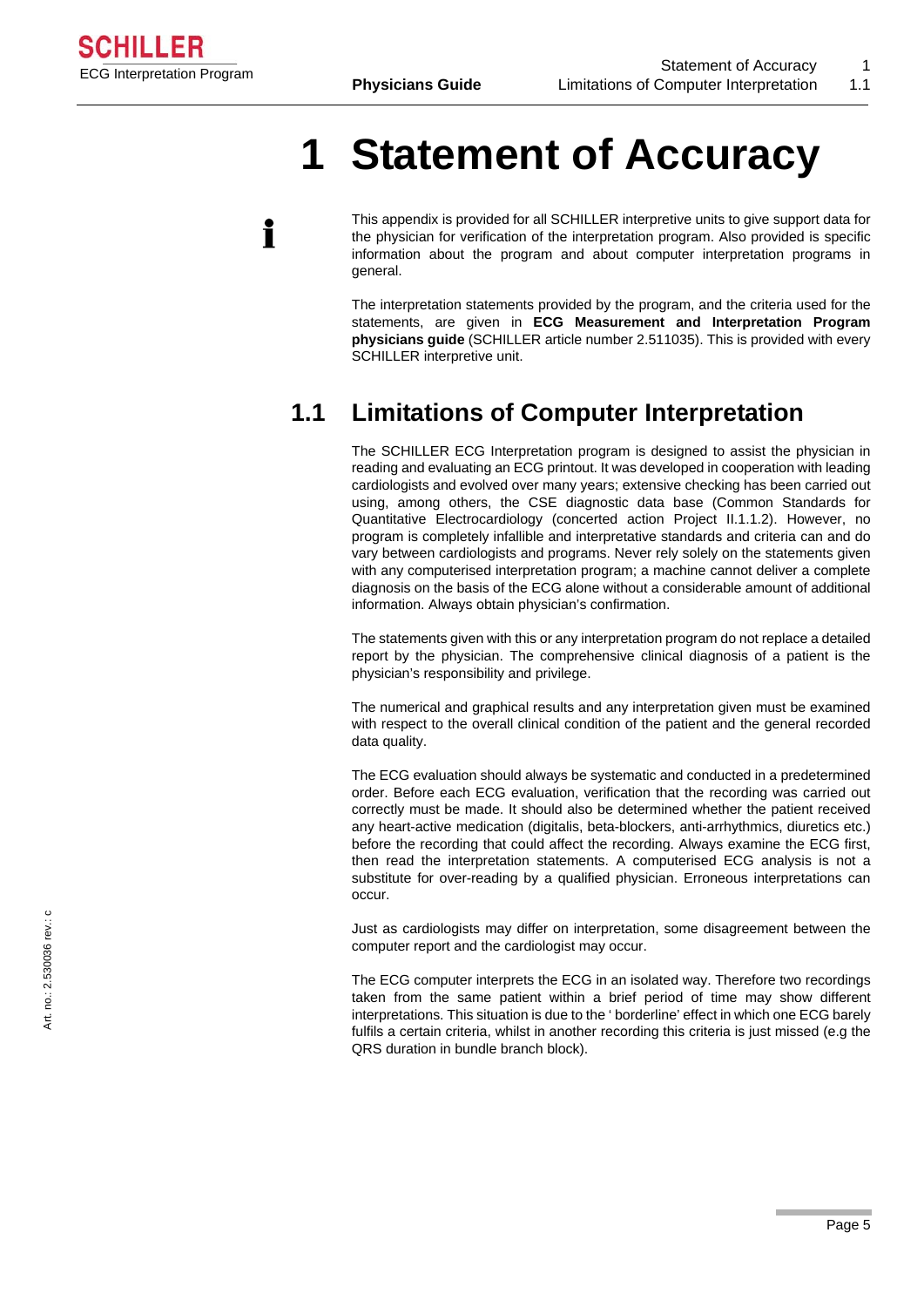### <span id="page-5-0"></span>**1.2 Interpretation Criteria**

The interpretation criteria used by the SCHILLER program are identical to those utilized by electrocardiologists for several years. For the most part, decision tree algorithms lead to specific interpretations. For statements with varying degrees of certainty, a scoring scheme is adopted. This means that different ECG features contribute to a total score. A low score gives a lower probability to a statement than a measurement with a higher score.

<span id="page-5-1"></span>

The levels of confidence, the scoring scheme and the statements are provided in the SCHILLER book **ECG Measurement and Interpretation Program Physicians Guide** (also [see para. 1.12 Diagnostic Interpretive Statements, page 10](#page-9-1)).

## **1.3 Development Process**

Classical textbook criteria are sometimes rather imprecise and sometimes contradictory or incomplete. Therefore improvement of the criteria is always possible and necessary.

To do this in a systematic way, SCHILLER utilises several sets of ECG data stored on computer. The availability of this data allows for validation of the interpretation software. More than 50,000 ECGs were used for program development, while ca. 3,000 ECGs, validated by expert cardiologists, were used to measure program performance.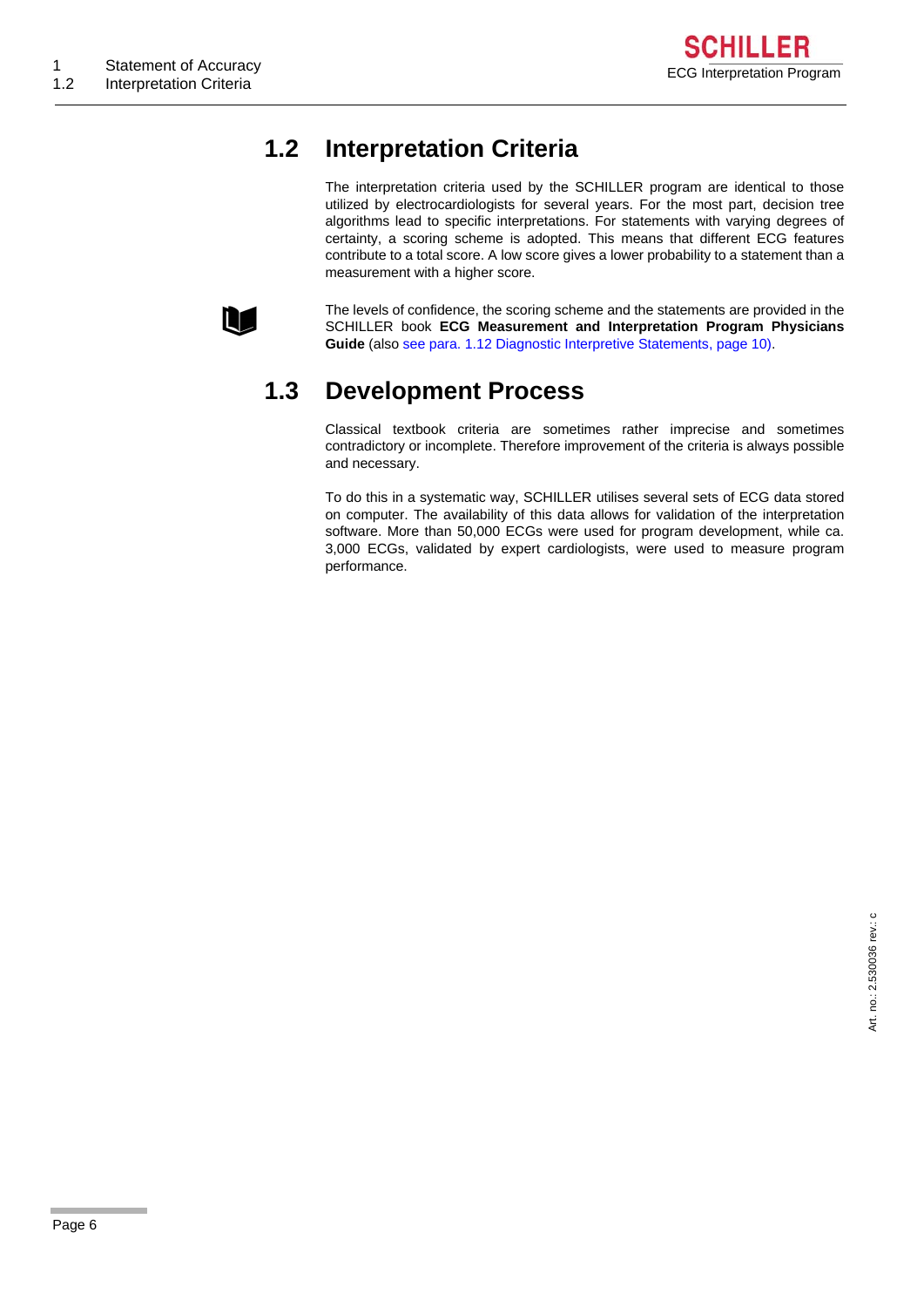# <span id="page-6-0"></span>**SCHILLER**

#### **1.4 Interpretative Accuracy**

The interpretive accuracy of the SCHILLER ECG interpretation program is demonstrated on the following database. This data was obtained on a test set of 618 ECG recordings. This particular test set consists of 3 groups of different patient population.

All ECGs were reviewed by different expert cardiologists. The figures show the agreement between the computer interpretation and these experts:

| Group 1 | Number of patients   |               | 242                                                                                                  |
|---------|----------------------|---------------|------------------------------------------------------------------------------------------------------|
|         | Male<br>$\bullet$    |               | $\rightarrow$ 139                                                                                    |
|         | Female<br>$\bullet$  | $\rightarrow$ | 104                                                                                                  |
|         | Age range            |               | $\rightarrow$ 24-93 (mean 56 ±11)                                                                    |
|         | Validated at:        | →             | University Hospital, Basel,<br>Switzerland (cardiology department)                                   |
| Group 2 | Number of patients   | $\rightarrow$ | 126                                                                                                  |
|         | Male<br>$\bullet$    | $\rightarrow$ | 126                                                                                                  |
|         | • Female             | $\rightarrow$ | $\Omega$                                                                                             |
|         | Age range            | $\rightarrow$ | 18-22 (mean $20 \pm 1$ )                                                                             |
|         | Validated at:        | $\rightarrow$ | <b>Swiss Military Service, Cantonal</b><br>Hospital, Lucerne, Switzerland<br>(cardiology department) |
| Group 3 | Number of patients   | →             | 250                                                                                                  |
|         | Recorded / Validated | $\rightarrow$ | CSE Study (common standards for<br>quantitative electrocardiology)                                   |
|         |                      | →             | University Hospital, Zurich,<br>Switzerland,                                                         |
|         | Validated at         | →<br>→        | Central Hospital, Karlstad, Sweden<br>University Hospital, Basel,<br>Switzerland                     |

**Total number of validated ECGs: 618 Total number in agreement: 617**

## <span id="page-6-1"></span>**1.5 Study for the Identification of Acute Myocardial Infarction**

A Study population of 448 patients (288 male, 160 female) suspected of acute myocardial infarction with onset of pain < 6 hours were screened as part of the PREMISE project (Prehospital Myocardial Infarction Treatment by Streptokinase), initiated in June 1992 at the department of Cardiology, District hospital Midden, Twente, Netherlands. Leader Dr. JJJ Bucx. The measurements were carried out using the SCHILLER Cardiovit AT-3 and the CK levels determined and monitored.

Another study population of 235 patients (153 male, 82 female) suspected of acute myocardial infarction with onset of pain  $\leq$ 12 hours were screened as part of the APACE project (advantageous Predictors of Acute Coronary Syndromes Evaluation), initiated in April 2006 at University Hospital Basel. The measurements were carried out using the SCHILLER Cardiolaptop AT-110 and the cardiac troponin levels determined and monitored.

For an overview of these results [see para. 2.5.1 Acute Myocardial Infarction Results,](#page-18-1) [page 19](#page-18-1).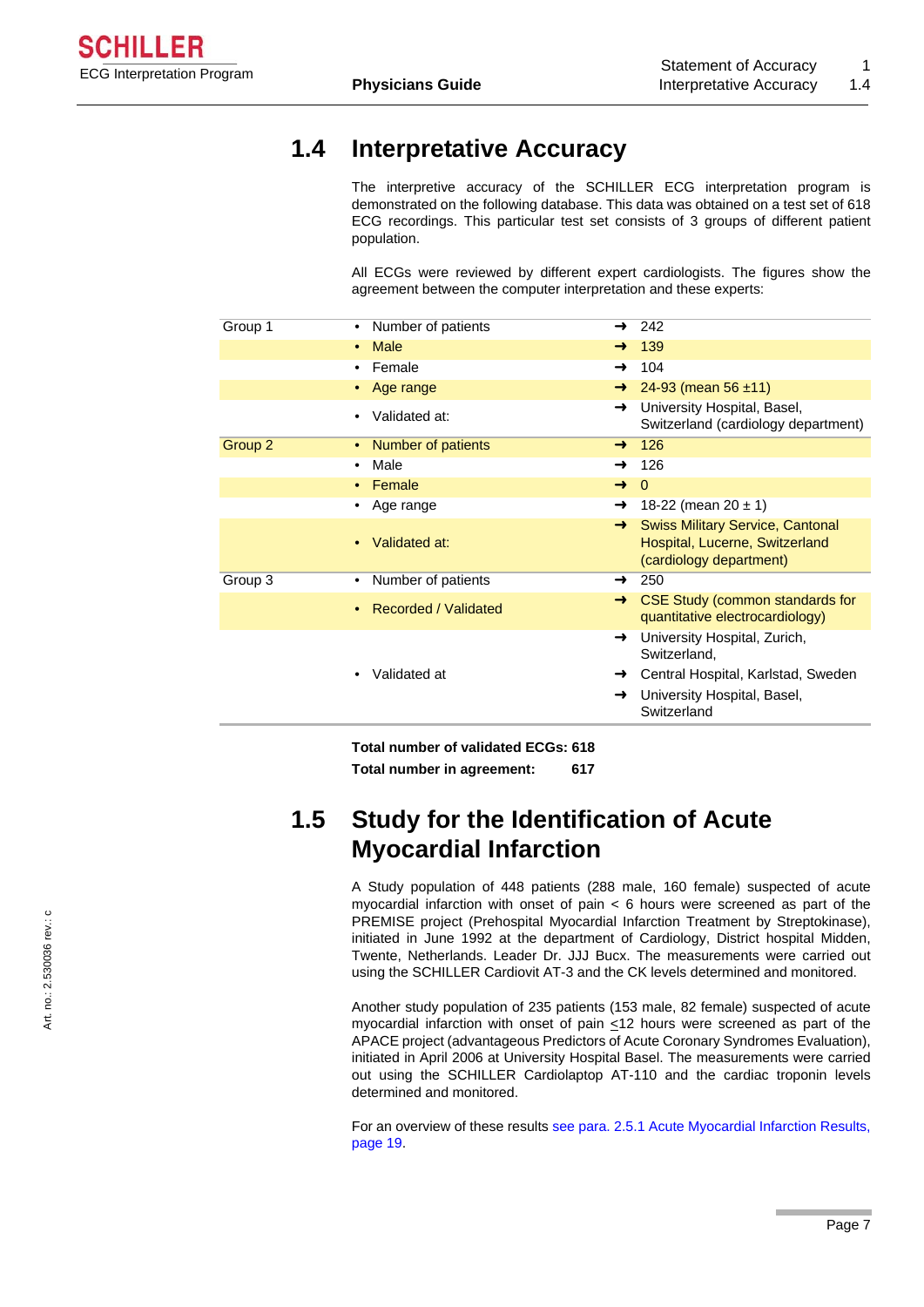#### <span id="page-7-0"></span>**1.6 Test Results**

It is understood that good agreement is possible only for statements where cardiologists agree on the criteria.

Furthermore, it must be stated that the level of sensitivity and specificity may show lower figures if the reference is not an ECG based opinion of an expert cardiologist but an ECG independent diagnostic result such as ECHO-cardiographic measurements (i.e. left ventricular hypertrophy or myocardial infarction)

Such figures, however, simply reflect the limits of electrocardiology, while our aim is to demonstrate the adequacy of computer interpretation.

The interpretive accuracy of the SCHILLER interpretive program is demonstrated in the following paragraphs.

## **1.7 Measuring Wave Amplitudes**

- <span id="page-7-2"></span><span id="page-7-1"></span>
- International Standard IEC 60601-2-25:2011(subclause 201.12.1.101.2)
- SCHILLER ECG measurement and Interpretation Program Physicians Guide (Page 11).

#### **1.7.1 Signal Acquisition**

SCHILLER ECG units acquire all 12 (16) leads simultaneously. A full recording of 10 seconds on all leads is retained in memory for processing and report printing.

#### <span id="page-7-3"></span>**1.7.2 Pattern Recognition**

Within the average beat, the program detects beginning and end of the QRS complex, searches for the P wave and its onset and offset, and finally determines the end of the T wave. It is evident that there is only one (global), onset and offset for these waves in all 12 (16) leads and it is the earliest and the latest electrical activity in any lead.

#### <span id="page-7-4"></span>**1.7.3 Measurements**

Intervals are calculated based on the wave onset and offset. Next, the individual time duration and amplitudes in all leads are determined in addition to the electrical axes in the frontal plane for all waves.

The way that the wave amplitudes are measured are detailed in the ECG Measurement and Interpretation Program Physicians Guide page 7 et seq.

(Also [see para. 2.3 Amplitude Measurement Calibration, page 17](#page-16-0)).

### **1.8 Isoelectric Segments within the ECG**

<span id="page-7-5"></span>

International Standard IEC 60601-2-25:2011(subclause 201.12.1.101.3)

Isoelectric segments are excluded from the corresponding lead arc duration measurements (Q, R, S waves). Isoelectric parts (I-wave) are also excluded in the duration measurement of the respective adjacent waveform.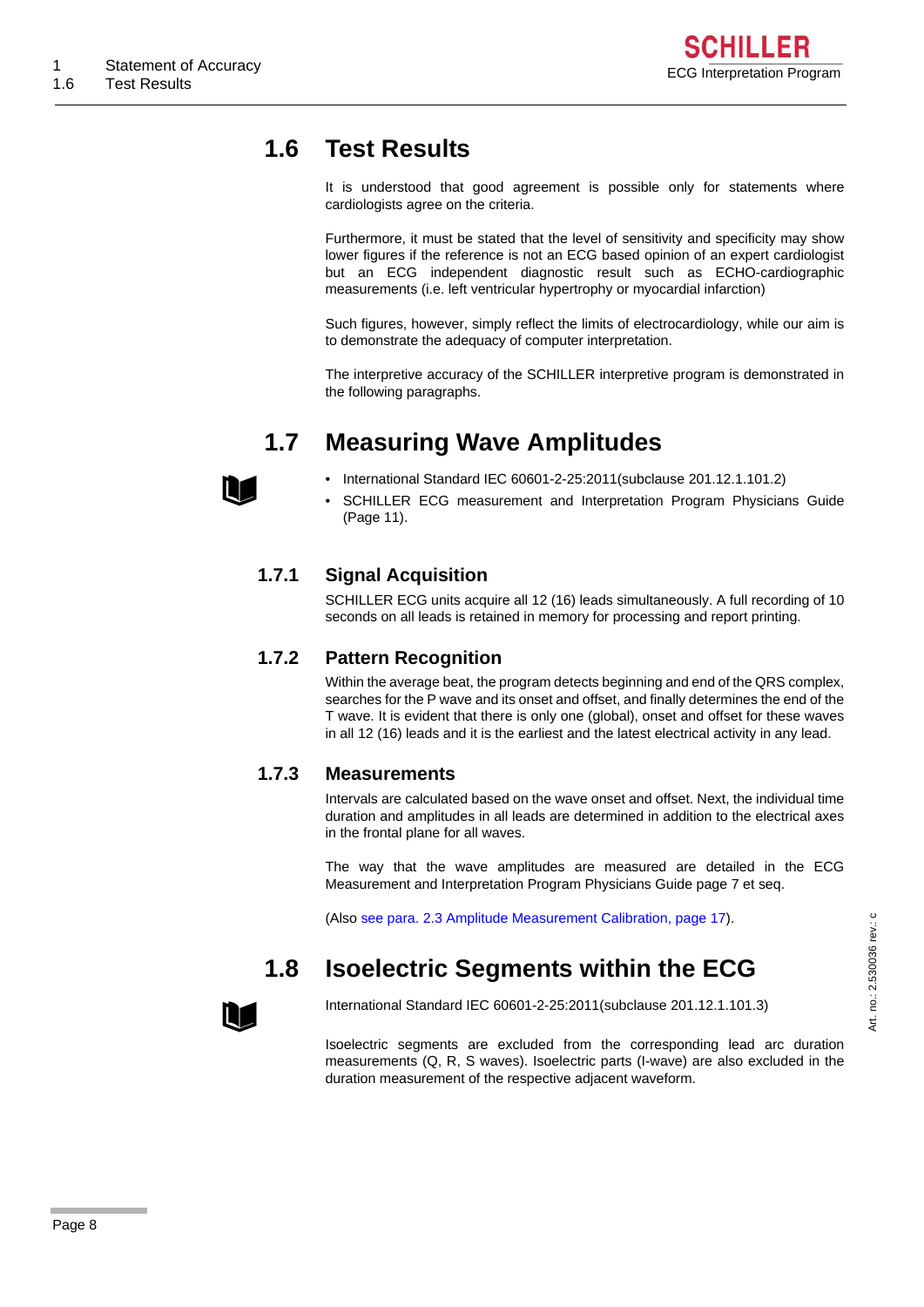# <span id="page-8-0"></span>**SCHILLER**

### **1.9 Minimum Wave Acceptance**

The criteria applied in the equipment for acceptance of minimum waveforms is as follows:

- Amplitude  $\geq 30$  µVolts
- Duration  $\geq 6$  ms

The disclosed changes in measurements caused by noise on ECGs is as follows:

| <b>Global</b><br><b>Measurement</b> | <b>Type of</b><br>added noise | <b>Mean</b><br>(ms) | <b>Standard</b><br>Dev. (ms) |
|-------------------------------------|-------------------------------|---------------------|------------------------------|
| P duration                          | High Frequency                | 3.4                 | 5.9                          |
| <b>P</b> duration                   | Mains Frequency 50Hz          | $-0.4$              | 4.0                          |
| P duration                          | Mains Frequency 60Hz          | 0.0                 | 3.0                          |
| P duration                          | <b>Base Line</b>              | 3.2                 | 6.6                          |
| PQ interval                         | High Frequency                | 1.6                 | 2.6                          |
| <b>PQ</b> interval                  | <b>Mains Frequency 50Hz</b>   | 1.4                 | 6.5                          |
| PQ interval                         | Mains Frequency 60Hz          | 2.4                 | 3.1                          |
| <b>PQ</b> interval                  | <b>Base Line</b>              | 1.2                 | 3.7                          |
| QRS duration                        | <b>High Frequency</b>         | $-1.8$              | 5.0                          |
| <b>QRS</b> duration                 | <b>Mains Frequency 50Hz</b>   | $-2.0$              | 6.8                          |
| <b>QRS</b> duration                 | Mains Frequency 60Hz          | $-2.0$              | 5.2                          |
| <b>QRS</b> duration                 | <b>Base Line</b>              | 0.8                 | 2.7                          |
| QT Interval                         | High Frequency                | $-1.4$              | 5.0                          |
| QT Interval                         | Mains Frequency 50 Hz         | $-7.4$              | 5.2                          |
| QT Interval                         | Mains Frequency 60 Hz         | $-5.2$              | 4.3                          |
| QT Interval                         | <b>Base Line</b>              | $-0.4$              | 5.7                          |

#### <span id="page-8-1"></span>**1.10 Intended Use**

International Standard IEC 60601-2-25:2011(subclause 201.7.9.2.101)

- ▲ SCHILLER ECG units are designed for the recording, analysis and evaluation of ECG Recordings. Recordings can be used as a diagnostic aid for heart function and heart conditions and can be used for all patients of both sexes, all races, and all ages.
- ▲ The diagnostic applications for which the results are intended is in the diagnosis of cardiac abnormalities in the general population, detecting acute myocardial ischemia, and infarction in chest pain patients, etc.
- Intended for use in hospitals, cardiological units, out-patient clinical units, and general physicians offices.
- Low sensitivity settings will suppress certain non-specific ECG diagnoses; this can be used for screening high-specificity program intended for low-risk patients. The high sensitivity setting is used for detecting cardiac abnormalities in all and high risk patients.
- There is no danger for patients with pacemaker.
- The unit must be operated in accordance with the specified technical data.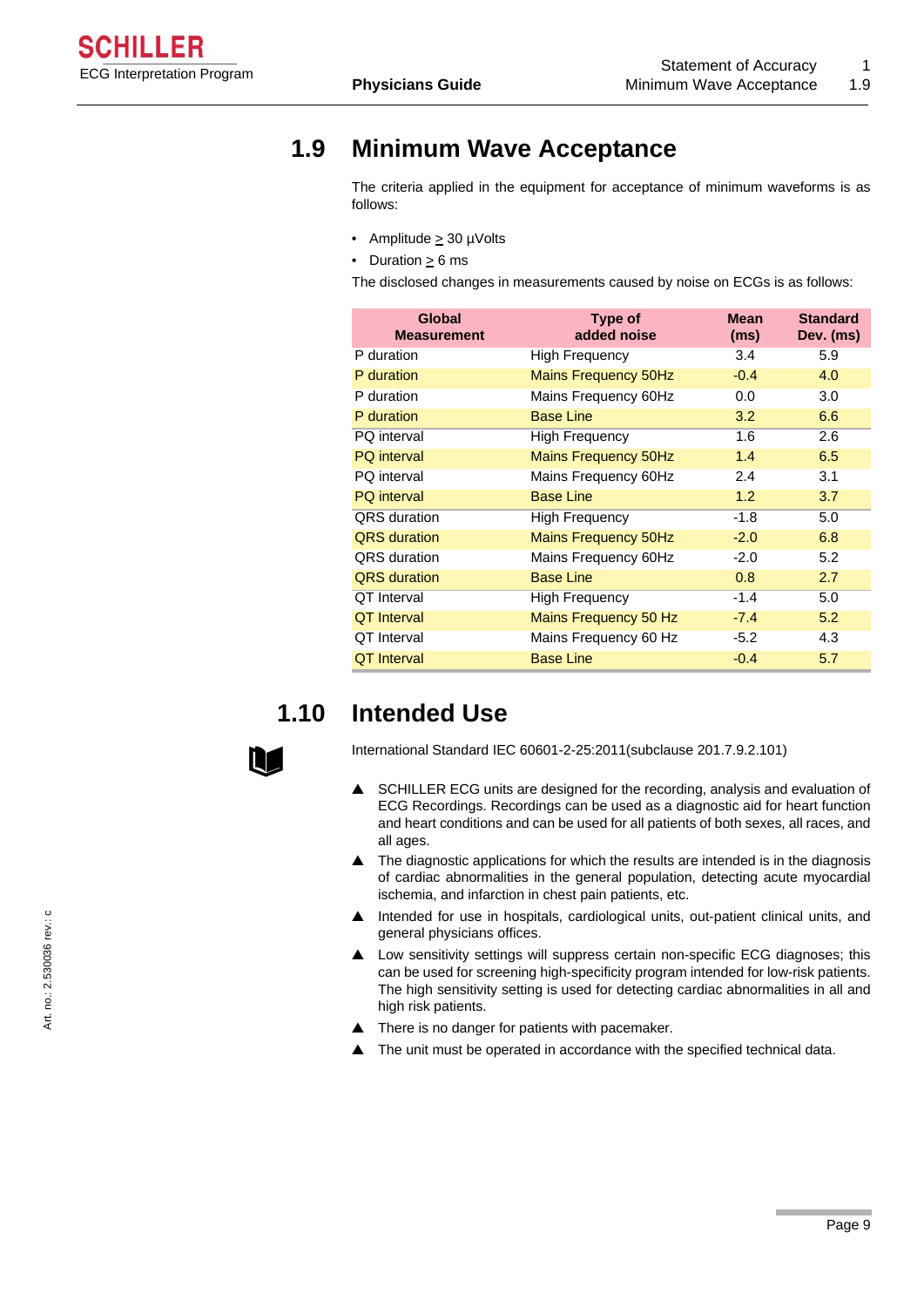## <span id="page-9-0"></span>**1.11 Accuracy Measures for Diagnostic Statements**

The ECGs of normals had the diagnosis verified by standard clinical methods to establish the absence of disease, particularly heart disease. These methods include:

- normal physical examination
- absence of cardiac symptoms
- absence of history of any known disease with a known influence on cardiac function or morphology.

The ECGs of heart disease patients used for validation of the database contour for testing the accuracy of the interpretation has also had the diagnosis verified by a confirmatory non-ECG means as follows:

- Ultrasound
- **SPECT**
- **Szintigraphy**
- Coronary angiography
- Determination of CPK and myoglobin
- etc.

The number of ECGs tested in each diagnostic category, group statistics (mean standard deviation, percentages, etc.) of patient demographics such as age, gender, and race, etc. are given in the following result tables.

#### **1.12 Diagnostic Interpretive Statements**

<span id="page-9-1"></span>

• SCHILLER ECG measurement and Interpretation Program Physicians Guide (Page 13 and 14).

The following accuracy measures for the diagnostic interpretative statements are included:

- sensitivity, specificity, and positive predictive value for all the major diagnostic interpretative statements.
- sensitivity, specificity and positive predictive values for more detailed diagnostic interpretative statements.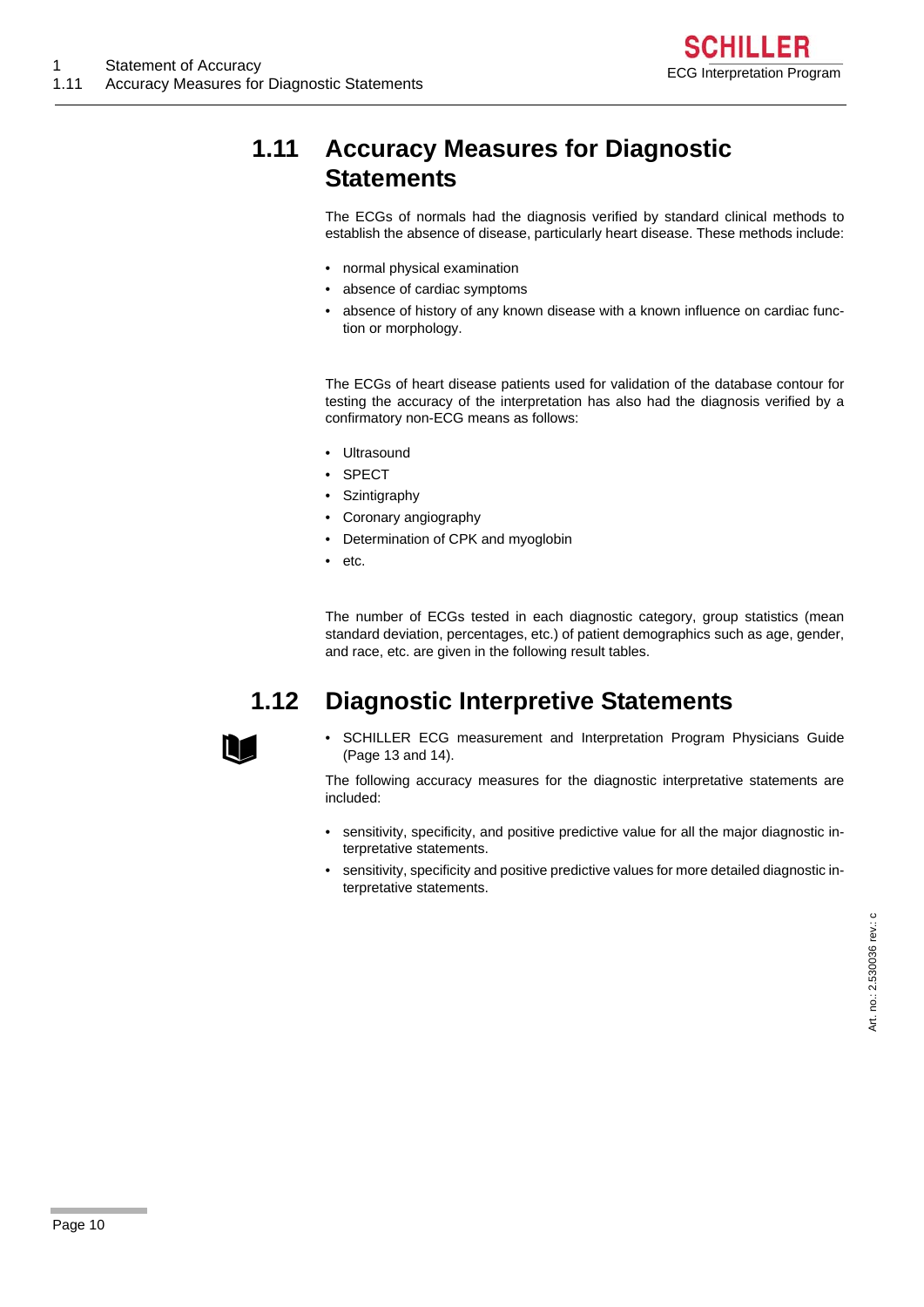For the purpose of this document, four key accuracy measures are explained following.

The true diagnosis for a patient is known (**truth**). The ECG interpretation (classification) is called **Test**. The following designations are applied to characterise the performance of a test (respectively of an ECG interpretation system).

- a **Normal** correctly classified as **Normal** is called **True normal (TN**)
- a **Normal** incorrectly classified as **Pathologic** is called **False pathologic (FP**)
- a **Pathologic** incorrectly classified as **Normal** is called **False normal (FN**)
- a **Pathologic** correctly classified as **Pathologic** is called **True pathologic (TP)**

| <b>Reference</b> |        | Test       |
|------------------|--------|------------|
|                  | Normal | Pathologic |
| Normal           | ΤN     | FP.        |
| Pathologic       | FN     | ΤР         |

The following equations are calculated from a two (or multi) category test:

**Sensitivity** Probability that a **True pathologic** would be classified as a **Pathologic**.

```
Sensitivity = \frac{TP}{TP + FN} x 100%
```
**Specificity** Probability that a **True norma**l would be classified as **Normal**.

$$
Specificity = \frac{TN}{TN + FP} \times 100\%
$$

**Positive predictive value** Probability that a classified **Pathologic** is classified a **True pathologic**.

Positive Predicted Value =  $\frac{TP}{TP + FP}$  x 100%

i

- The term **Sensitivity** here and in related requirements, stands for ECG interpretation sensitivity.
- Note that the explanation above can be made general by substituting **Negative** for **Normal** and **Positive** for **Pathologic**.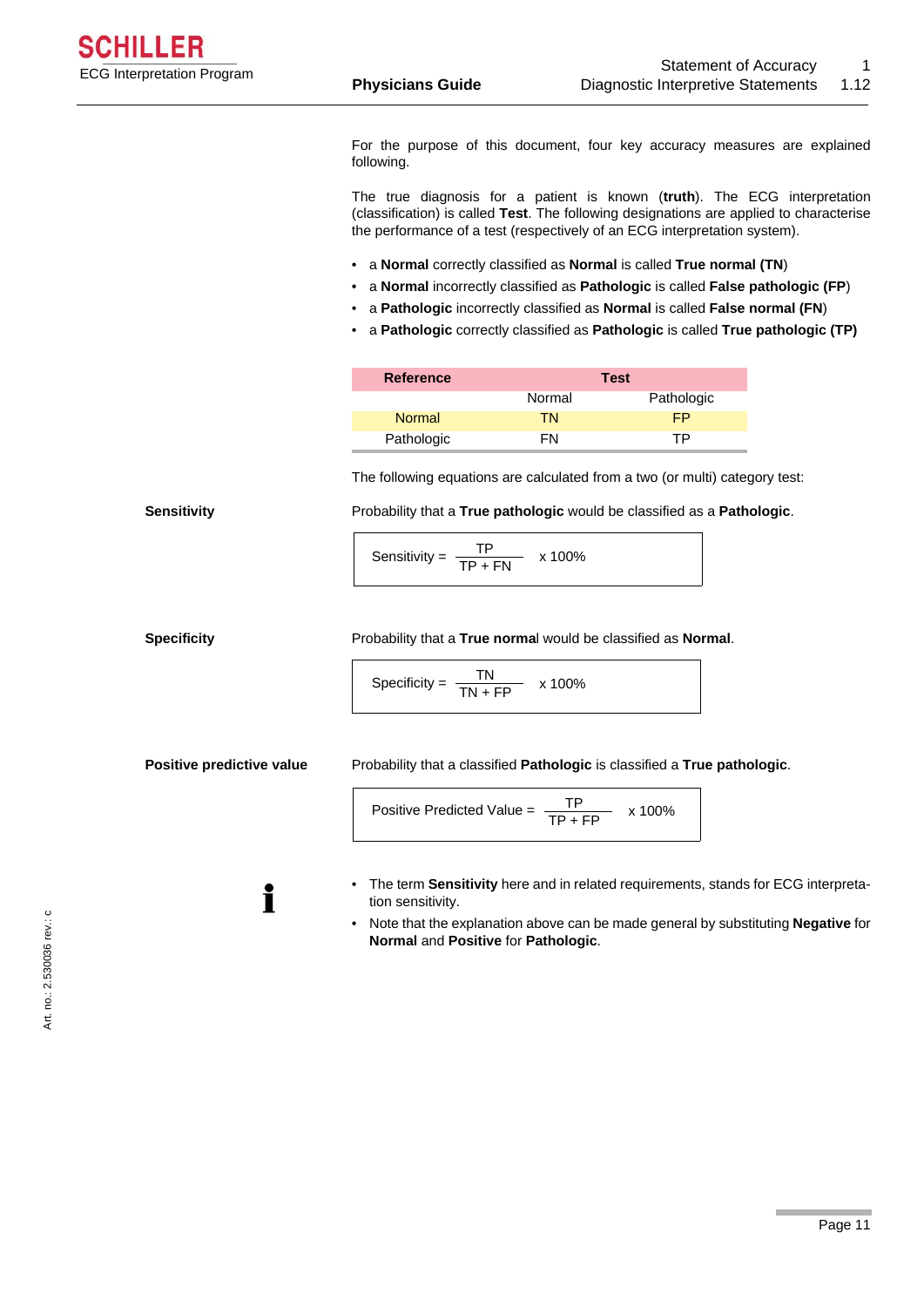

# **2 Test Results**

## **2.1 Test Data Base Comparison**

#### **2.1.1 Summary of the Test Data Base Comparison**

The following results were obtained:

<span id="page-11-2"></span><span id="page-11-1"></span><span id="page-11-0"></span>

| <b>Statement</b>                    | <b>True positive</b> | <b>False Positive</b> | Sensitivity (%) | Specificity (%) | <b>Positive Predic-</b><br>tive Value (%) |
|-------------------------------------|----------------------|-----------------------|-----------------|-----------------|-------------------------------------------|
| <b>Rhythm Statements</b>            |                      |                       |                 |                 |                                           |
| <b>Sinus Rhythm</b>                 | 1677                 | $\mathbf{0}$          | 99              | 100             | 100                                       |
| Abnormal Rhythm                     | 54/54                | 5                     | 100             | 99              | 92                                        |
| <b>Premature atrial contraction</b> | 28/28                | 3                     | 100             | 99              | 90                                        |
| Premature ventricular contraction   | 29/32                | 0                     | 91              | 100             | 100                                       |
| <b>Atrial fibrillation</b>          | 138                  | 14                    | 98              | 99              | 90                                        |
| <b>Conduction Defects</b>           |                      |                       |                 |                 |                                           |
| Right bundle branch block (RBBB)    | 33/37                | $\mathbf{0}$          | 92              | 100             | 100                                       |
| Left bundle branch block (RBBB)     | 29/30                | 0                     | 97              | 100             | 100                                       |
| <b>Infarction</b>                   |                      |                       |                 |                 |                                           |
| anterior                            | 105/109              | 4                     | 97              | 100             | 97                                        |
| <i>inferior</i>                     | 63/66                | 13                    | 95              | 98              | 83                                        |
| <b>Hypertrophy</b>                  |                      |                       |                 |                 |                                           |
| Left ventricular hypertrophy (LVH)  | 42/43                | $\mathbf{1}$          | 98              | 100             | 98                                        |
| <b>Overall Performance</b>          | 393/400              | 14                    | 98              | 94              | 97                                        |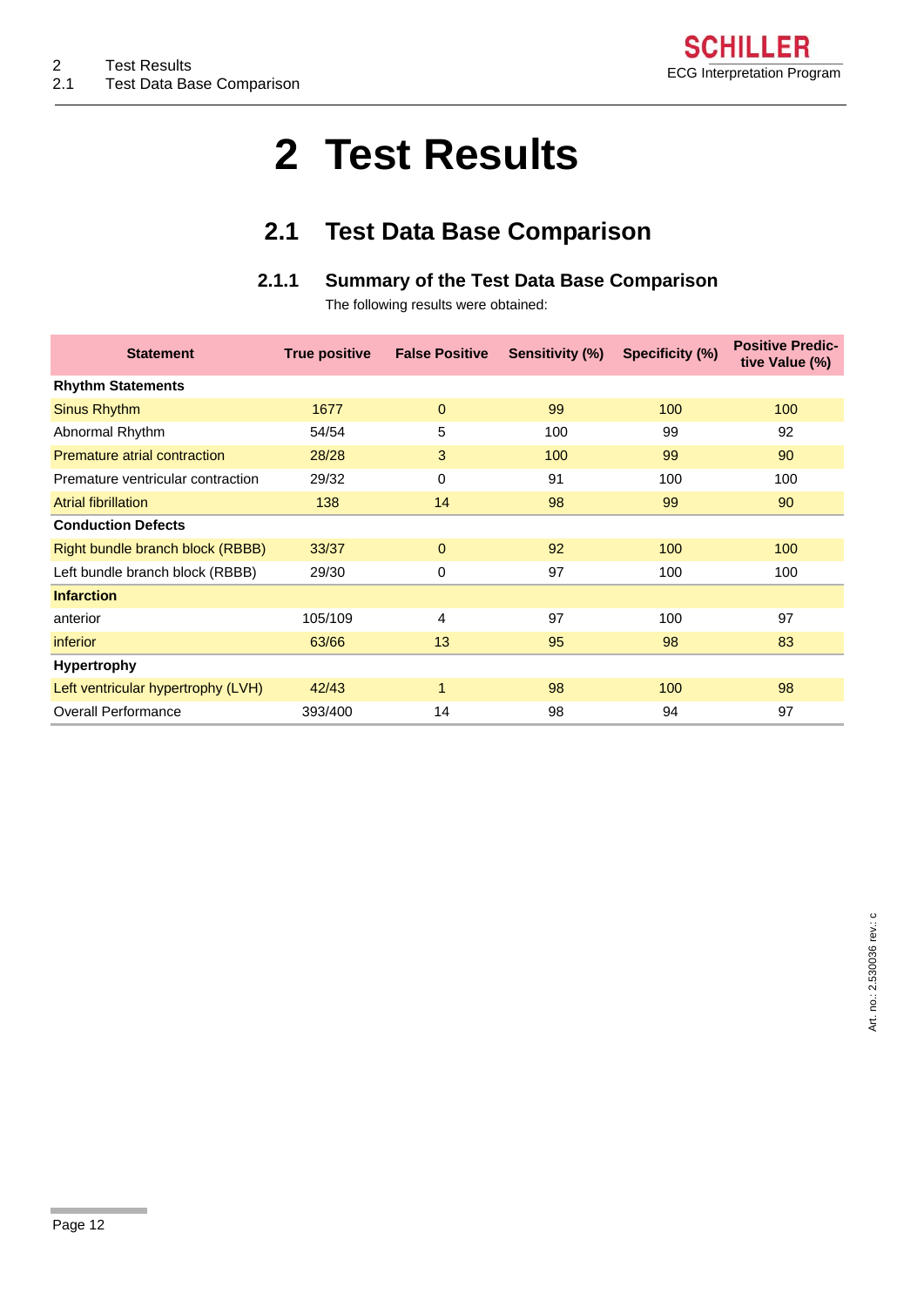<span id="page-12-0"></span>

| <b>Diagnosis</b>              | <b>Sub</b><br><b>Category</b> | <b>True</b><br>Neg. | <b>False</b><br>Neg.      | <b>True</b><br>Pos. | <b>False</b><br>Pos.     | Sens.<br>(%)             | Spec.<br>(%) | P.Red.<br>(%)                | N.p.v<br>$(\%)$ | Prev.     |
|-------------------------------|-------------------------------|---------------------|---------------------------|---------------------|--------------------------|--------------------------|--------------|------------------------------|-----------------|-----------|
| Rhythm                        |                               |                     |                           |                     |                          |                          |              |                              |                 |           |
| Supraventricular              | Extra systole                 | 587                 | $\pmb{0}$                 | 28                  | $\pmb{0}$                | 100                      | 99.5         | 90.3                         | 100             | 0.045     |
|                               | <b>Bigeminy</b>               | 616                 | $\boldsymbol{0}$          | 28                  | 3                        | 100                      | 100          | 100                          | 100             | 0.003     |
|                               | <b>Trigeminy</b>              | ÷                   | ÷                         | Ξ                   | ٠                        | ٠                        | ٠            | ÷                            | $\pmb{0}$       | ٠         |
|                               | Atr. escape<br>beats          | ÷                   |                           | $\overline{a}$      | $\overline{a}$           |                          |              |                              |                 | 0         |
| Ventricular                   | Extra systole                 | 586                 | 3                         | 29                  | 0                        | 90.6                     | 100          | 100                          | 99.4            | 0.052     |
|                               | <b>Bigeminy</b>               | 617                 | $\mathbf 0$               | 1                   | $\pmb{0}$                | 100                      | 100          | 100                          | 100             | 0.002     |
| Ventricular escape beats      |                               | 614                 | 0                         | 4                   | 0                        | 100                      | 100          | 100                          | 100             | 0.006     |
| Aberr. ventr. cond            |                               |                     | ٠                         | ٠                   |                          |                          |              |                              |                 | 0         |
| <b>Sinus Rhythm</b>           |                               | 126                 | 5                         | 487                 | $\pmb{0}$                | 99                       | 100          | 100                          | 96.2            | 0.746     |
| Sinus arrhythmia              |                               | 594                 | $\mathbf 0$               | 23                  | 1                        | 100                      | 100          | 99.8                         | 95.8            | 0.037     |
| Sinus Bradycardia             |                               | 599                 | 0                         | 19                  | $\mathbf 0$              | 100                      | 100          | 100                          | 100             | 0.031     |
| Sinus Tachycardia             |                               | 588                 | $\boldsymbol{0}$          | 30                  | 0                        | 100                      | 100          | 100                          | 100             | 0.049     |
| <b>Rhythm 2</b>               |                               |                     |                           |                     |                          |                          |              |                              |                 |           |
| Supraventricular Tachycardia  |                               | 617                 | $\boldsymbol{0}$          | $\mathbf{1}$        | $\pmb{0}$                | 100                      | 100          | 100                          | 100             | 0.002     |
| Nodal rhythm                  |                               | 617                 | 0                         | $\mathbf{1}$        | $\mathbf 0$              | 100                      | 100          | 100                          | 100             | 0.002     |
| Reg. rh. no P found           |                               | 617                 | $\boldsymbol{0}$          | 0                   | 1                        | 100                      | 99.8         | $\pmb{0}$                    | 100             | 0.002     |
| idioventr. rhythm             |                               | $\blacksquare$      | ÷                         | ٠                   | $\blacksquare$           | ٠                        | ٠            | ٠                            | Ξ               | $\pmb{0}$ |
| Ventricular Tachycardia       |                               |                     | $\overline{\phantom{a}}$  | $\blacksquare$      | $\overline{\phantom{a}}$ | $\overline{\phantom{a}}$ |              | $\qquad \qquad \blacksquare$ | -               | 0         |
| Atr. fib / flutter            |                               | 583                 | 1                         | 31                  | 3                        | 97                       | 99.7         | 94.1                         | 99.6            | 0.053     |
| Atr. fib / rapid evnt. resp.  |                               | 602                 | $\mathbf 0$               | 13                  | 3                        | 100                      | 99.5         | 81.2                         | 100             | 0.021     |
| Pacemaker                     |                               | 613                 | $\mathbf{0}$              | 11                  | $\mathbf{1}$             | 100                      | 99.8         | 80                           | 100             | 0.006     |
| <b>Electrical Axis</b>        |                               |                     |                           |                     |                          |                          |              |                              |                 |           |
| Abn. left axis dev.           |                               | 545                 | $\mathbf 0$               | 73                  | $\pmb{0}$                | 100                      | 100          | 100                          | 100             | 0.118     |
| Leftward axis                 |                               | 535                 | 0                         | 83                  | $\pmb{0}$                | 100                      | 100          | 100                          | 100             | 0.134     |
| <b>Rightward axis</b>         |                               | 604                 | $\mathbf 0$               | 14                  | $\mathbf 0$              | 100                      | 100          | 100                          | 100             | 0.023     |
| Abn. right axis dev.          |                               | 606                 | $\mathbf 0$               | 12                  | 0                        | 100                      | 100          | 100                          | 100             | 0.019     |
| Abn. right sup. axis dev.     |                               | 609                 | 0                         | 9                   | 0                        | 100                      | 100          | 100                          | 100             | 0.015     |
| Indetern. axis                |                               | 608                 | $\mathbf 0$               | $10$                | $\pmb{0}$                | 100                      | 100          | 100                          | 100             | 0.016     |
| <b>Atrial Activity</b>        |                               |                     |                           |                     |                          |                          |              |                              |                 |           |
| Left atrial abn.              |                               | 591                 | $\ensuremath{\mathsf{3}}$ | 24                  | $\pmb{0}$                | 89                       | 100          | 100                          | 99.5            | 0.044     |
| Poss. left atrial enlargement |                               | 605                 | $\pmb{0}$                 | 10                  | $\sqrt{3}$               | 100                      | 99.5         | 76.9                         | 100             | 0.016     |
| Right atrial enlargement      |                               | 611                 | $\mathbf 0$               | $\boldsymbol{7}$    | $\pmb{0}$                | 100                      | 100          | 100                          | 100             | 0.011     |
| <b>Biatrial enlargement</b>   |                               | 617                 | $\pmb{0}$                 | $\mathbf{1}$        | 0                        | 100                      | 100          | 100                          | 100             | 0.002     |
| Prolonged PR                  |                               | 590                 | $\mathbf{1}$              | 25                  | $\boldsymbol{2}$         | 96.2                     | 99.7         | 92.6                         | 99.8            | 0.042     |
| <b>ECG Voltages</b>           |                               |                     |                           |                     |                          |                          |              |                              |                 |           |
| Low limb lead voltage         |                               | 592                 | $\pmb{0}$                 | 26                  | $\mathbf 0$              | 100                      | 100          | 100                          | 100             | 0.042     |
| <b>Low Voltage</b>            |                               | ٠                   | ٠                         | ٠                   | ۰                        |                          |              |                              |                 | $\pmb{0}$ |

#### **2.1.2 Test Data Base Comparison - Detailed**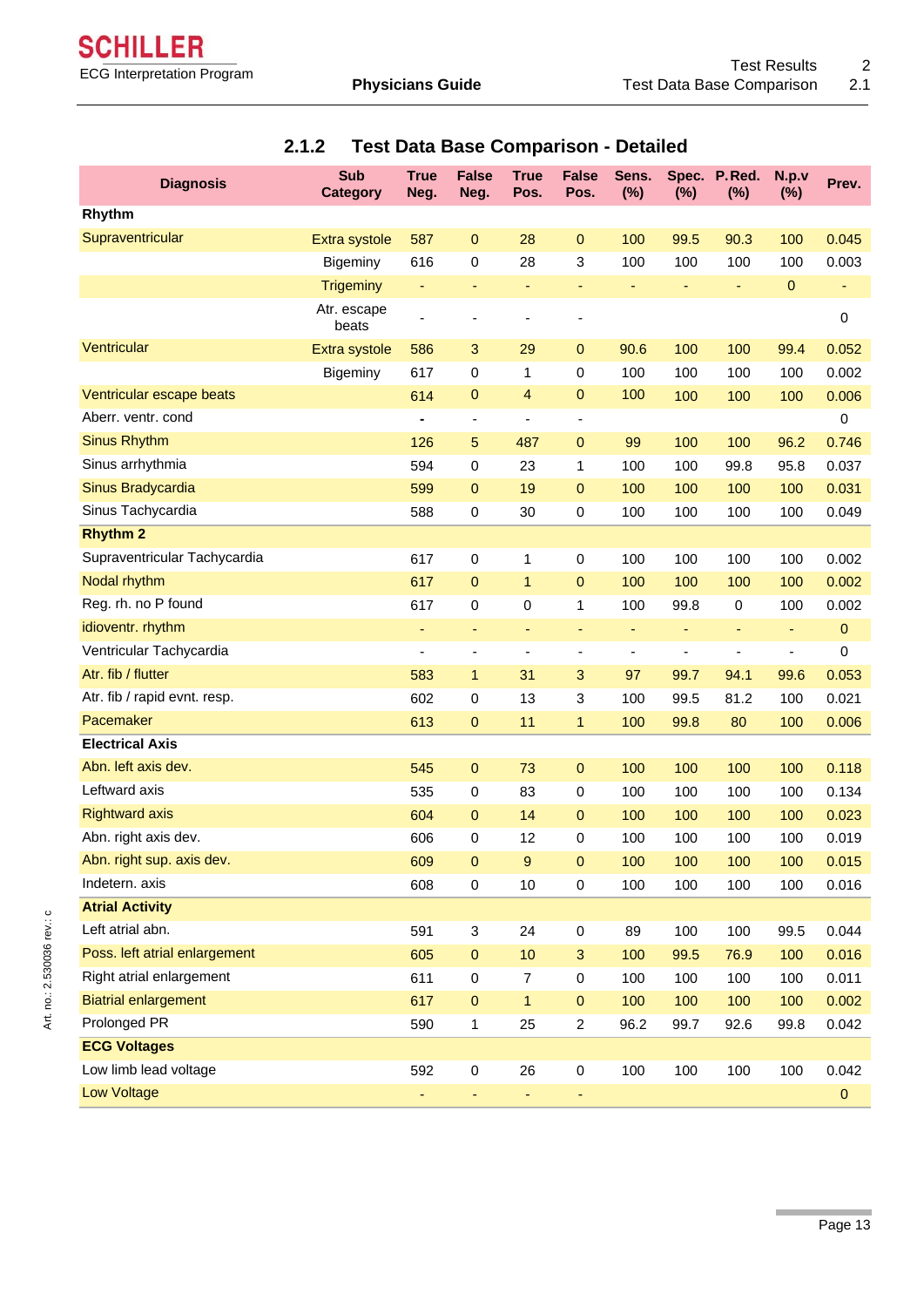# 2 Test Results<br>2.1 Test Data Ba

**Test Data Base Comparison** 

**SCHILLER** ECG Interpretation Program

| <b>Diagnosis</b>                           | Sub<br><b>Category</b> | <b>True</b><br>Neg. | <b>False</b><br>Neg.      | <b>True</b><br>Pos. | <b>False</b><br>Pos.     | Sens.<br>(%)             | Spec.<br>(%) | P.Red.<br>(%) | N.p.v<br>(%) | Prev. |
|--------------------------------------------|------------------------|---------------------|---------------------------|---------------------|--------------------------|--------------------------|--------------|---------------|--------------|-------|
| <b>Blocks</b>                              |                        |                     |                           |                     |                          |                          |              |               |              |       |
| <b>RBBB</b>                                |                        | 582                 | $\mathbf{3}$              | 33                  | $\pmb{0}$                | 92                       | 100          | 100           | 99.5         | 0.058 |
| Incomplete RBBB                            |                        | 589                 | 4                         | 25                  | 0                        | 86.2                     | 100          | 100           | 99.3         | 0.047 |
| <b>LBBB</b>                                |                        | 589                 | $\mathbf{1}$              | 28                  | $\mathbf 0$              | 96.6                     | 100          | 100           | 99.8         | 0.047 |
| Incomplete LBBB                            |                        | 616                 | 0                         | $\overline{c}$      | 0                        | 100                      | 100          | 100           | 100          | 0.003 |
| Non specific AV Block                      |                        | 595                 | $\pmb{0}$                 | 20                  | 3                        | 100                      | 99.5         | 87            | 100          | 0.032 |
| <b>LAFB</b>                                |                        | 612                 | 1                         | 26                  | 0                        | 96.3                     | 100          | 100           | 99.8         | 0.044 |
| <b>LPFB</b>                                |                        | 612                 | $\mathbf{1}$              | 5                   | $\mathbf 0$              | 83.3                     | 100          | 100           | 99.8         | 0.070 |
| Bifasc. Block                              |                        | 604                 | $\mathbf 1$               | 13                  | 0                        | 92.9                     | 100          | 100           | 99.8         | 0.023 |
| <b>QRS Abnormalities</b>                   |                        |                     |                           |                     |                          |                          |              |               |              |       |
| anteroseptal                               |                        | 606                 | 1                         | 10                  | 1                        | 91                       | 99.8         | 91            | 98.8         | 0.018 |
| anterolateral                              |                        | 615                 | $\mathbf 0$               | 3                   | $\mathbf{0}$             | 100                      | 100          | 100           | 100          | 0.005 |
| lateral                                    |                        | 611                 | 0                         | 7                   | 0                        | 100                      | 100          | 100           | 100          | 0.008 |
| inferior                                   |                        | 611                 | $\pmb{0}$                 | $\overline{7}$      | $\mathbf{1}$             | 100                      | 100          | 100           | 100          | 0.011 |
| <b>Myocardial Infarctions</b>              |                        |                     |                           |                     |                          |                          |              |               |              |       |
| septal                                     |                        | 617                 | $\pmb{0}$                 | $\mathbf{1}$        | $\pmb{0}$                | 100                      | 100          | 100           | 100          | 0.002 |
| anteroseptal                               |                        | 580                 | $\overline{c}$            | 36                  | 0                        | 94.7                     | 100          | 100           | 99.7         | 0.060 |
| anterior                                   |                        | 599                 | $\pmb{0}$                 | 19                  | $\pmb{0}$                | 100                      | 100          | 100           | 100          | 0.030 |
| anterolateral                              |                        | 611                 | 0                         | 6                   | 1                        | 100                      | 99.8         | 85.7          | 100          | 0.010 |
| lateral                                    |                        | 610                 | 0                         | 8                   | $\mathbf 0$              | 100                      | 100          | 100           | 100          | 0.013 |
| high lateral                               |                        | 612                 | 0                         | 5                   | 1                        | 100                      | 99.8         | 83.3          | 100          | 0.008 |
| inferolateral                              |                        | 617                 | 0                         | $\mathbf{1}$        | $\mathbf 0$              | 100                      | 100          | 100           | 100          | 0.002 |
| inferior                                   |                        | 539                 | $\ensuremath{\mathsf{3}}$ | 62                  | 13                       | 95.4                     | 97.6         | 82.7          | 99.4         | 0.105 |
| <b>ST-T Morphology</b>                     |                        |                     |                           |                     |                          |                          |              |               |              |       |
| ST abn., ant. sept.                        |                        | 618                 | $\blacksquare$            | $\blacksquare$      | $\blacksquare$           | $\overline{\phantom{a}}$ | Ĭ.           |               |              | 0     |
| ST abn., ant.                              |                        | 612                 | $\mathbf{1}$              | 5                   | $\pmb{0}$                | 83                       | 100          | 100           | 99.8         | 0.010 |
| ST abn., ant. lat.                         |                        | 618                 | $\overline{\phantom{0}}$  | $\blacksquare$      | $\blacksquare$           | $\overline{a}$           |              |               |              | 0     |
| ST abn., lat                               |                        | 617                 | $\mathbf 0$               | $\mathbf{1}$        | 0                        | 100                      | 100          | 100           | 100          | 0.002 |
| ST abn., inf.                              |                        | 616                 | 0                         | $\overline{c}$      | 0                        | 100                      | 100          | 100           | 100          | 0.003 |
| Non specific ST depression                 |                        | 616                 | $\pmb{0}$                 | $\overline{2}$      | $\pmb{0}$                | 100                      | 100          | 100           | 100          | 0.003 |
| ST-T abn., ant. sept ischemia or<br>strain |                        | 616                 |                           |                     | $\overline{\phantom{0}}$ |                          |              |               |              | 0     |
| ST-T abn., ant. ischemia or strain         |                        | 608                 | $\pmb{0}$                 | 10                  | $\pmb{0}$                | 100                      | 100          | 100           | 100          | 0.016 |
| ST-T abn., ant. lat. ischemia or<br>strain |                        | 597                 | 0                         | 21                  | $\pmb{0}$                | 100                      | 100          | 100           | 100          | 0.034 |
| ST-T abn., lat ischemia or strain          |                        | 599                 | $\pmb{0}$                 | 19                  | $\pmb{0}$                | 100                      | 100          | 100           | 100          | 0.030 |
| ST-T abn., inf. ischemia or strain         |                        | 598                 | 0                         | 20                  | $\pmb{0}$                | 100                      | 100          | 100           | 100          | 0.032 |
| ST-T abn., recent myo/peric.<br>damage     |                        | 614                 | $\pmb{0}$                 | $\overline{4}$      | $\pmb{0}$                | 100                      | 100          | 100           | 100          | 0.006 |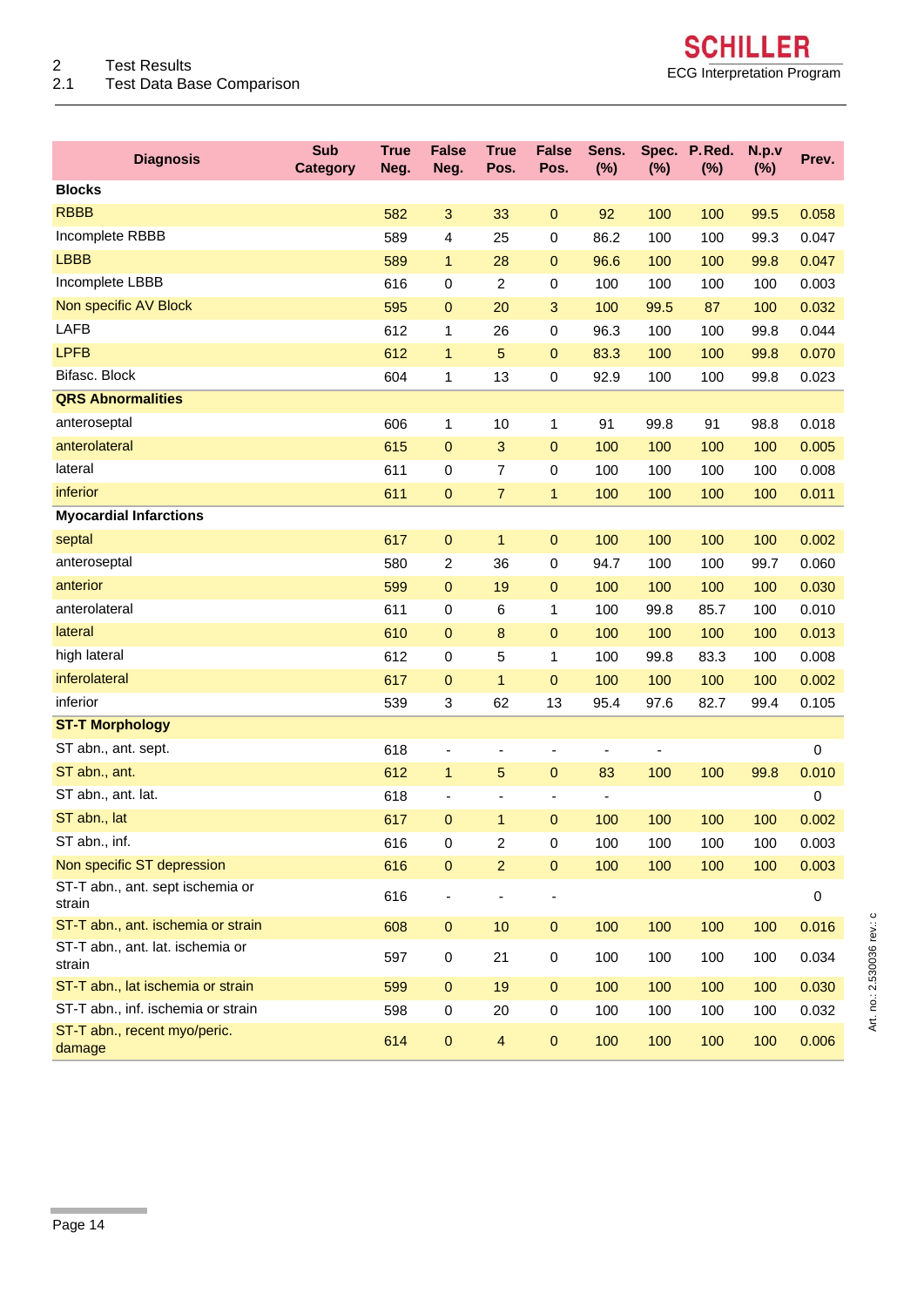**SCHILLER** 

| <b>Diagnosis</b>                 | <b>Sub</b><br>Category  | <b>True</b><br>Neg. | <b>False</b><br>Neg. | <b>True</b><br>Pos. | <b>False</b><br>Pos.     | Sens.<br>(%) | Spec.<br>(%) | P.Red.<br>(%) | N.p.v<br>$(\%)$ | Prev.       |
|----------------------------------|-------------------------|---------------------|----------------------|---------------------|--------------------------|--------------|--------------|---------------|-----------------|-------------|
| ST-T Morphology 2; QT Interval   |                         |                     |                      |                     |                          |              |              |               |                 |             |
| Non Specific ST abn., elevation  |                         | 617                 | $\mathbf{1}$         | $\bf 0$             | $\overline{0}$           | $\pmb{0}$    | 100          | 100           | $\pmb{0}$       | 0.002       |
| T abnorm., ant. sept.            |                         | 617                 | 0                    | 1                   | 0                        | 100          | 100          | 100           | 100             | 0.002       |
| T abnorm., ant.                  |                         | 601                 | $\overline{0}$       | 17                  | $\overline{0}$           | 100          | 100          | 100           | 100             | 0.028       |
| T abnorm., ant. lat.             |                         | 616                 | $\mathbf 0$          | $\overline{c}$      | 0                        | 100          | 100          | 100           | 100             | 0.003       |
| T abnorm., lat.                  |                         | 590                 | $\mathbf 0$          | 24                  | 4                        | 100          | 99.3         | 85.7          | 100             | 0.039       |
| T abnorm., inf.                  |                         | 608                 | 1                    | 9                   | 0                        | 90           | 100          | 100           | 99.8            | 0.016       |
| Non specific T Abnormality       |                         | 594                 | $\overline{a}$       | 22                  | $\mathbf{0}$             | 92           | 100          | 100           | 99.7            | 0.039       |
| Prolonged QT                     |                         | 603                 | 0                    | 15                  | 0                        | 100          | 100          | 100           | 100             | 0.024       |
| <b>Hypertrophy</b>               |                         |                     |                      |                     |                          |              |              |               |                 |             |
| LVH                              | definitive              | 606                 | 0                    | 12                  | 0                        | 100          | 100          | 100           | 100             | 0.020       |
|                                  | consider                | 599                 | $\overline{0}$       | 18                  | $\mathbf{1}$             | 100          | 100          | 100           | 100             | 0.003       |
|                                  | ampl. criteria          | 616                 | 0                    | 2                   | 0                        | 100          | 100          | 100           | 100             | 0.003       |
|                                  | mod. am-<br>pl.criteria | 617                 | $\mathbf{1}$         | 10                  | $\mathbf 0$              | 91           | 100          | 100           | 99.8            | 0.016       |
| <b>RVH</b>                       | definitive              |                     |                      | ٠                   | $\overline{a}$           |              |              |               |                 | 0           |
|                                  | consider                | 611                 | $\overline{a}$       | 5                   | 0                        | 71           | 100          | 100           | 99.7            | 0.008       |
| <b>Miscellaneous Statements</b>  |                         |                     |                      |                     |                          |              |              |               |                 |             |
| S1S2S3 pattern                   |                         | 618                 | $\blacksquare$       | ٠                   | $\overline{\phantom{a}}$ | ٠            | ÷            | ٠             | Ξ               | $\mathbf 0$ |
| WPW type A                       |                         | 616                 | 0                    | 2                   | 0                        | 100          | 100          | 100           | 100             | 0.003       |
| WPW type B consider              |                         | 616                 | $\overline{0}$       | $\overline{2}$      | $\mathbf{0}$             | 100          | 100          | 100           | 100             | 0.003       |
| RS trans. zone in V to the right |                         | 612                 | $\mathbf 0$          | 6                   | 0                        | 100          | 100          | 100           | 100             | 0.010       |
| RS trans. zone in V to the left  |                         | 613                 | $\overline{0}$       | 5                   | $\overline{0}$           | 100          | 100          | 100           | 100             | 0.008       |
| poss. reversal of arm leads      |                         | 617                 | 0                    | 1                   | 0                        | 100          | 100          | 100           | 100             | 0.002       |
| abnormal ECG                     |                         | 204                 | $\overline{7}$       | 393                 | 14                       | 98.25        | 93.58        | 96.68         | 0.6472          |             |

×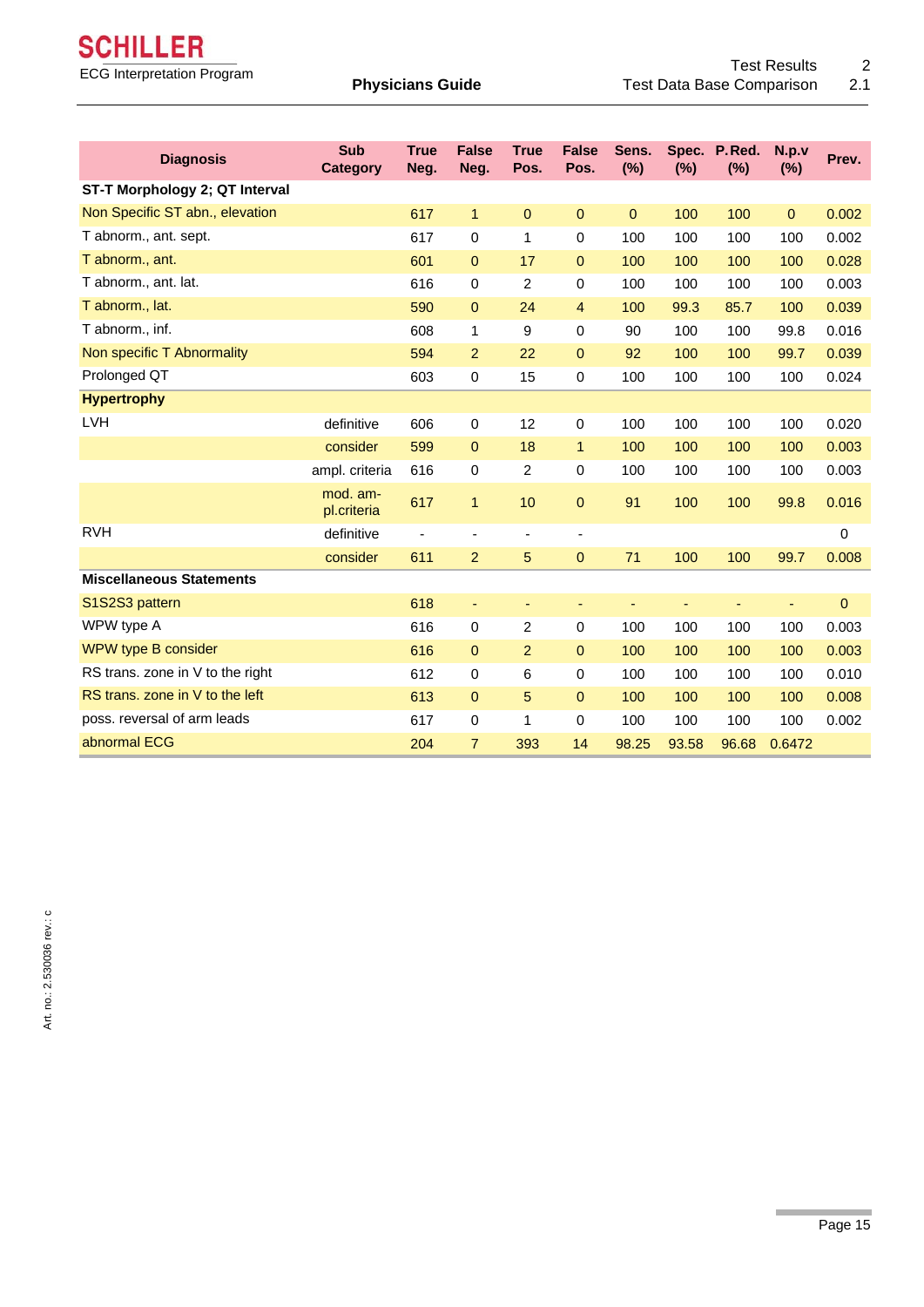#### <span id="page-15-0"></span>**2.2 Database**

The electrocardiograms for testing the accuracy of rhythm statements were representative of the target population. The database contained:

- 1692 ECGs with sinus rhythms (normal sinus rhythm, sinus bradycardia, sinus tachycardia).
- 138 ECGs with atrial fibrillation.

ECGs of other major rhythm categories (e.g. atrial flutter, atrial tachycardia, paced rhythms, junctional rhythms, ventricular rhythms, etc.) were also included in this database. Similarly, first degree atrio-ventricular (AV) block, second degree AV blocks, AV dissociation, premature atrial complexes, etc.), were also included.

The true rhythm of these ECGs (gold standard used to compare the accuracy of the analysing electrocardiograph) was confirmed by at least two trained cardiologists specialised in rhythm disorders after carefully reviewing rhythm from an ECG plot of at least two simultaneously plotted LEADS showing the atrial activity (e.g.: LEAD II and LEAD V1) for at least 10 s.

Full results of the tests taken are available on request. (Also [see para. 2.5.1 Acute](#page-18-1) [Myocardial Infarction Results, page 19](#page-18-1), and [see para. 1.12 Diagnostic Interpretive](#page-9-1) [Statements, page 10\)](#page-9-1).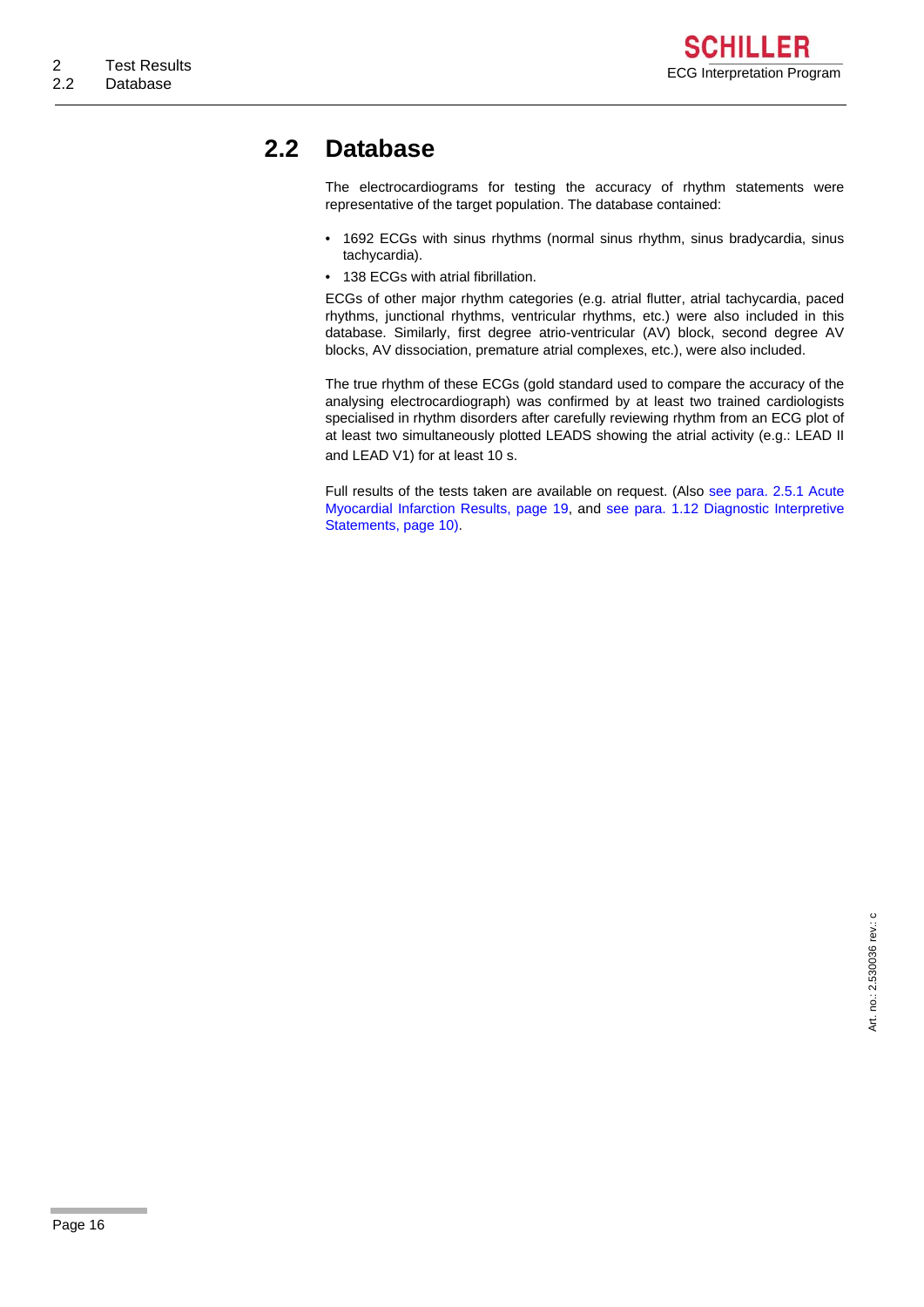<span id="page-16-0"></span>

### **2.3 Amplitude Measurement Calibration**

- 
- Details of the CTS test atlas are given in International Standard IEC 60601-2- 25:2011 (Annex GG and HH)

The amplitude must be checked and calibrated against a reference value every two years. The factory reference calibration table is given in the test results ([see para.](#page-21-0) [2.5.3 Reference and Actual Measured Value, page 22](#page-21-0)).

#### **Amplitude measurements**

Amplitude measurements given for P, Q, R, S, ST and T must not deviate from the reference values by more than  $\pm 25 \mu V$  for amplitudes  $\leq 500 \mu V$  or by more than 5 % for amplitudes >500 µV.

The calibration and analytical ECGs listed in IEC 60601-2-25:2011 Table GG.1 of Annex GG must be fed into the electrocardiograph and recorded for at least 10s. The differences between the amplitude measurements and the reference values for LEADS I, II, V1, ..., V6 are to be determined for all P-, Q-,R-, S-, ST- and Twaveforms.

The difference for each amplitude measurement must not deviate from the reference value by more than  $\pm 25 \mu V$  for reference values  $\leq 500 \mu V$ , or by more than 5 % or  $\pm$ 40 µV for reference values  $>$  500 µV.

The minimum time that the unit is guaranteed to perform according to the interpretation statements and measurement results is 2 years.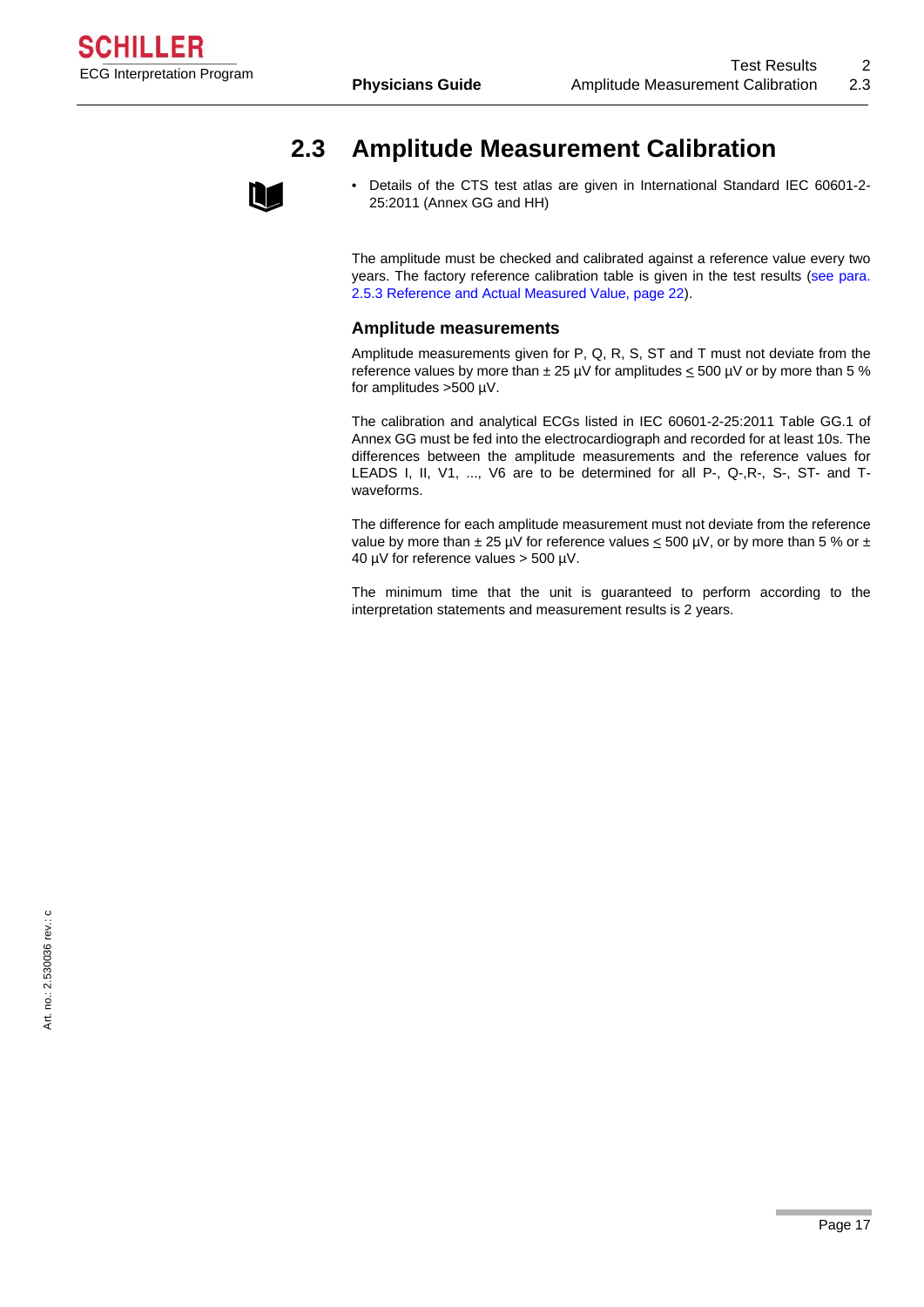## **2.4 Pacemaker Signal Distortion**

<span id="page-17-0"></span>

International Standard IEC 60601-2-25:2011(subclause 201.12.4.109)

The function of SCHILLER devices is not adversely affected by the operation of a pacemaker.

Compliance has been proved according to the follwowing standard:

The ELECTROCARDIOGRAPH has the capability of displaying the ECG signal in the presence of pacemaker pulses with amplitudes between 2 mV and 250 mV, durations between 0,1 ms and 2,0 ms, a rise time of less than 0,1 ms, and a frequency of 100 pulses per minute. For pacemaker pulses having durations between 0,5 ms and 2,0 ms (and amplitude, rise time and frequency parameters as specified above), an indication of the pacemaker pulse is visible on the report; this indication is visible on the display with an amplitude of at least 0,2 mV referred to input.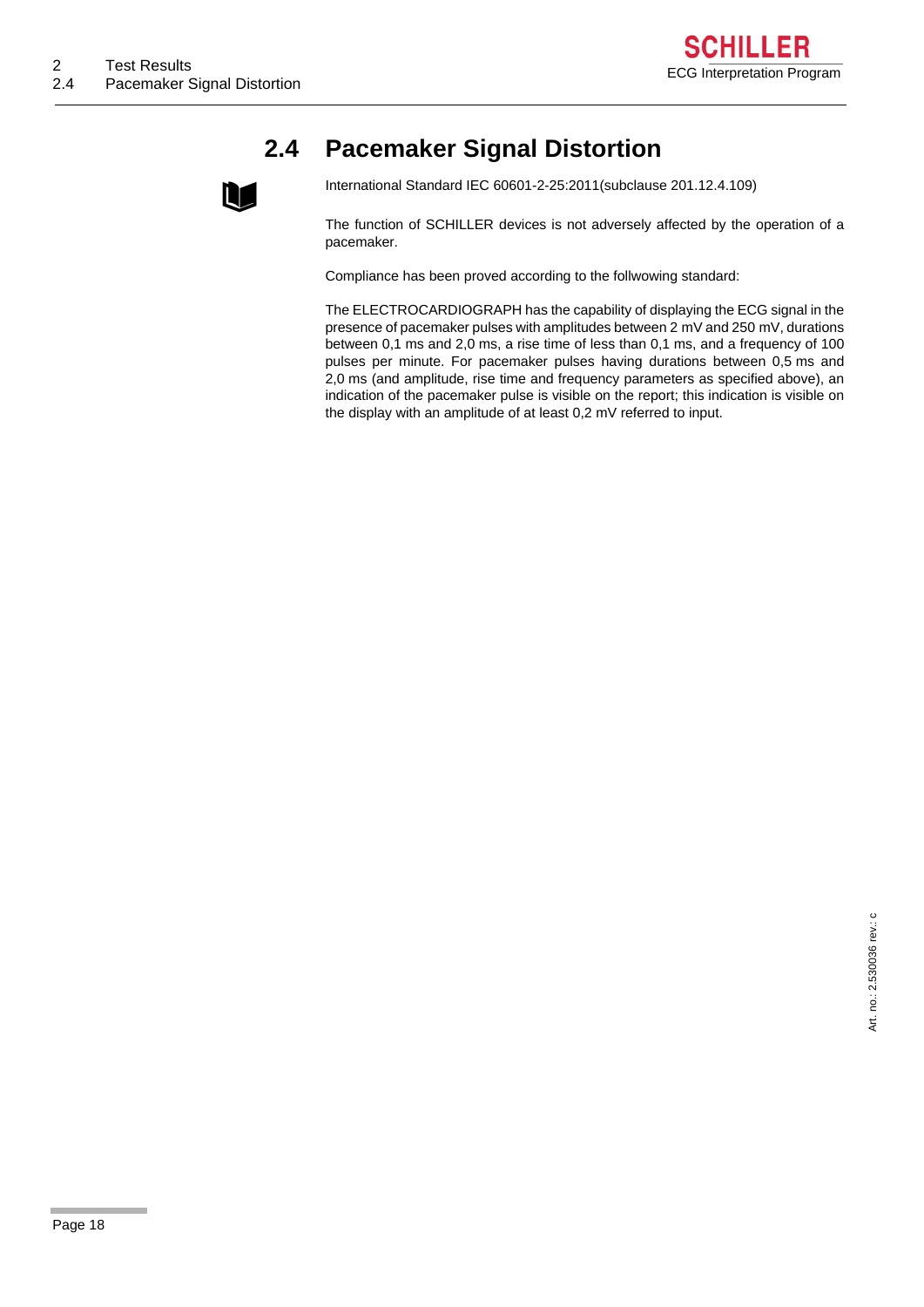## <span id="page-18-0"></span>**2.5 Result Tables**

Full results tables are available on request. The following tables give a summary of the results and other data.

#### <span id="page-18-1"></span>**2.5.1 Acute Myocardial Infarction Results**

Of the 448 patients (228 male, 160 female), 94 had an acute Myocardial infarction as defined by CK levels.

|                         | Not acute MI by CK levels | <b>Acute MI by CK levels</b> |
|-------------------------|---------------------------|------------------------------|
| Not acute MI ECG        | 352                       | 31                           |
| <b>Acute MI ECG</b>     | 2                         | 63                           |
| Sensitivity             | 0.67                      |                              |
| <b>Specificity</b>      | 0.99                      |                              |
| Positive predict. value | 0.97                      |                              |
| Negative predict. value | 0.92                      |                              |

For the Chi square test for confidence limits the resulting confidence limit is <0.01.

Of the two patients with false positive results, one suffered from hyperkalemia, the other had a pacemaker.

Of the 235 patients (153 male, 82 female), 38 had an acute myocardial infarction as defined by cardiac troponin levels.

|                         | <b>Not acute MI by Troponin</b> | <b>Acute MI by Troponin</b> |
|-------------------------|---------------------------------|-----------------------------|
| Not acute MI ECG        | 196                             | 20                          |
| <b>Acute MI ECG</b>     | 1                               | 18                          |
| Sensitivity             | 0.47                            |                             |
| <b>Specificity</b>      | 0.99                            |                             |
| Positive predict. value | 0.95                            |                             |
| Negative predict. value | 0.91                            |                             |

The only patient with false positive results also had a bundle branch block. The sensitivity is relatively low because there were many acute myocardial infarctions not showing any significant ST elevation and depression within the single ECG. Repeated measurements or continued monitoring will improve sensitivity.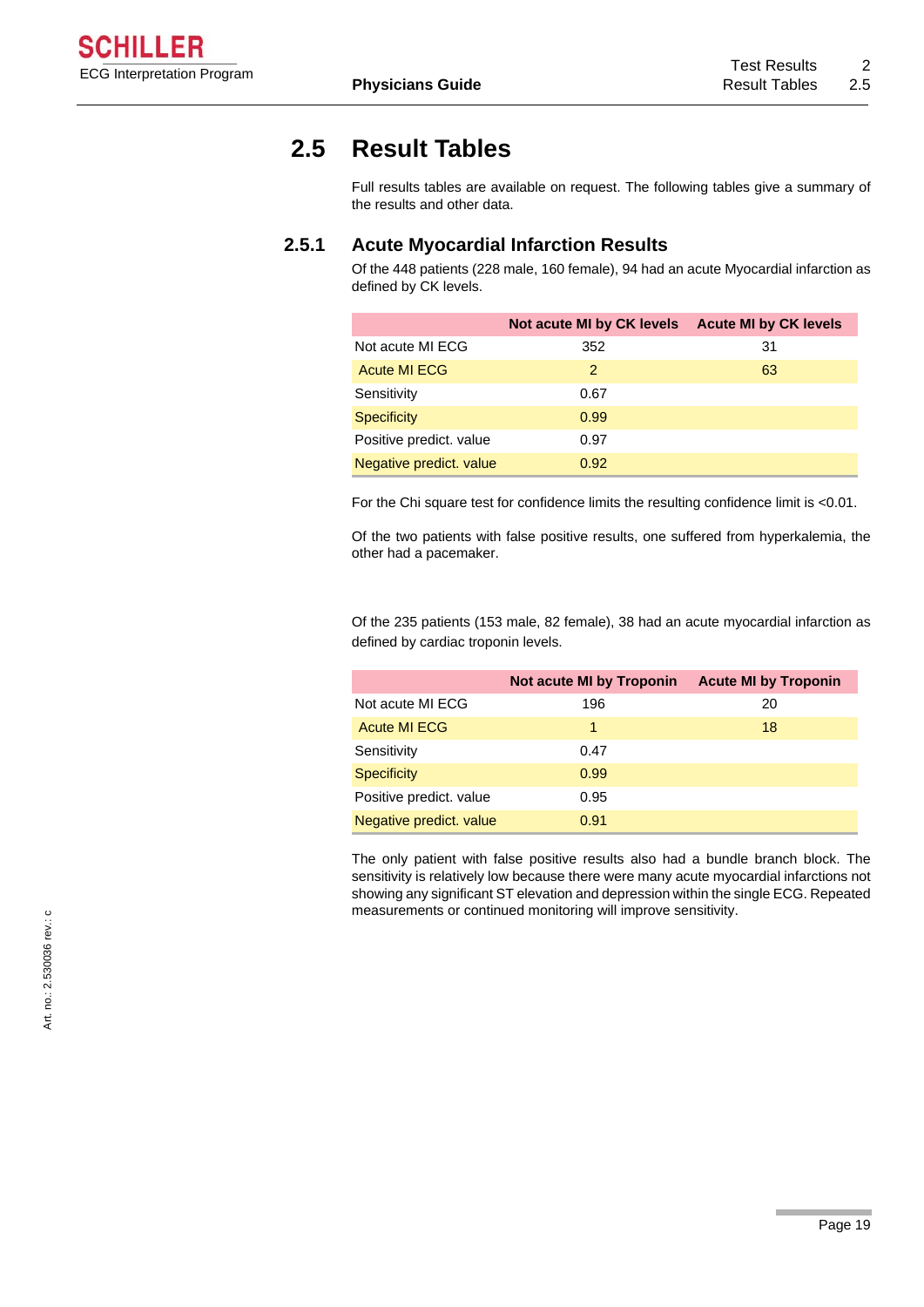#### **2.5.2 SCHILLER Program Performance**

#### **Schiller versus Combined Referees**

The following tables gives the agreement on 1220 cases (CSE) by the SCHILLER program versus the combined referees (cardiologists) in percent (%).

<span id="page-19-0"></span>

| <b>Program</b> | normal | <b>LVH</b> | <b>RVH</b> | <b>BVH</b> | <b>AMI</b> | <b>IMI</b> | <b>MIX</b> | $VH+MI$ | other | <b>TOTAL</b> |
|----------------|--------|------------|------------|------------|------------|------------|------------|---------|-------|--------------|
| Referee        |        |            |            |            |            |            |            |         |       |              |
| normal         | 87.7   | 2.8        | 0.8        | 0.2        | 2.3        | 4.2        | 0.1        | 0.4     | 1.6   | 100.0        |
| <b>LVH</b>     | 20.8   | 59.2       | 0.0        | 0.0        | 3.5        | 3.8        | 1.7        | 10.0    | 1.0   | 100.0        |
| <b>RVH</b>     | 38.3   | 10.0       | 40.0       | 3.3        | 1.7        | 0.0        | 0.0        | 6.7     | 0.0   | 100.0        |
| <b>BVH</b>     | 15.5   | 6.9        | 58.6       | 0.0        | 0.0        | 0.0        | 0.0        | 8.6     | 10.3  | 100.0        |
| <b>AMI</b>     | 10.4   | 1.9        | 0.0        | 0.3        | 75.5       | 0.6        | 8.8        | 2.2     | 0.3   | 100.0        |
| IMI            | 8.3    | 0.4        | 0.0        | 0,0        | 0.4        | 78.1       | 6.3        | 5.9     | 0.4   | 100.0        |
| <b>MIX</b>     | 6.9    | 0.0        | 0.0        | 0.0        | 2.8        | 3.5        | 70.8       | 5.6     | 10.4  | 100.0        |
| VH+MI          | 22.7   | 2.3        | 0.0        | 0.0        | 0.0        | 2.3        | 0.0        | 63.6    | 9.1   | 100.0        |
| other          | 15.6   | 0.0        | 0.0        | 0.0        | 3.1        | 0.0        | 3.1        | 9.4     | 68.8  | 100.0        |
| <b>TOTAL</b>   | 44.1   | 8.9        | 1.3        | 1.6        | 11.6       | 17.1       | 6.8        | 4.8     | 3.7   | 100.0        |

| <b>Condition</b> | <b>Sensitivity</b> | <b>Positive</b><br><b>Predictive value</b> | <b>Negative</b><br><b>Predictive value</b> |
|------------------|--------------------|--------------------------------------------|--------------------------------------------|
| normal           | 93.2               | 98.7                                       | 26.5                                       |
| <b>LVH</b>       | 64.4               | 93.4                                       | 54.1                                       |
| <b>RVH</b>       | 43.4               | 92.3                                       | 62.7                                       |
| <b>BVH</b>       | 70.2               | 94.3                                       | 80.3                                       |
| <b>AMI</b>       | 77.6               | 97.4                                       | 39.5                                       |
| <b>IMI</b>       | 79.4               | 93.3                                       | 51.6                                       |
| <b>MIX</b>       | 77.0               | 95.6                                       | 52.7                                       |
| <b>VH+MI</b>     | 75.7               | 93.3                                       | 71.9                                       |
| <b>HYP</b>       | 56.6               | 92.8                                       | 69.3                                       |
| <b>MI</b>        | 85.1               | 95.4                                       | 52.5                                       |
| <b>Abnormal</b>  | 73.6               | 94.6                                       | 55.6                                       |

Total agreement: 75.33% on 1220 cases**.**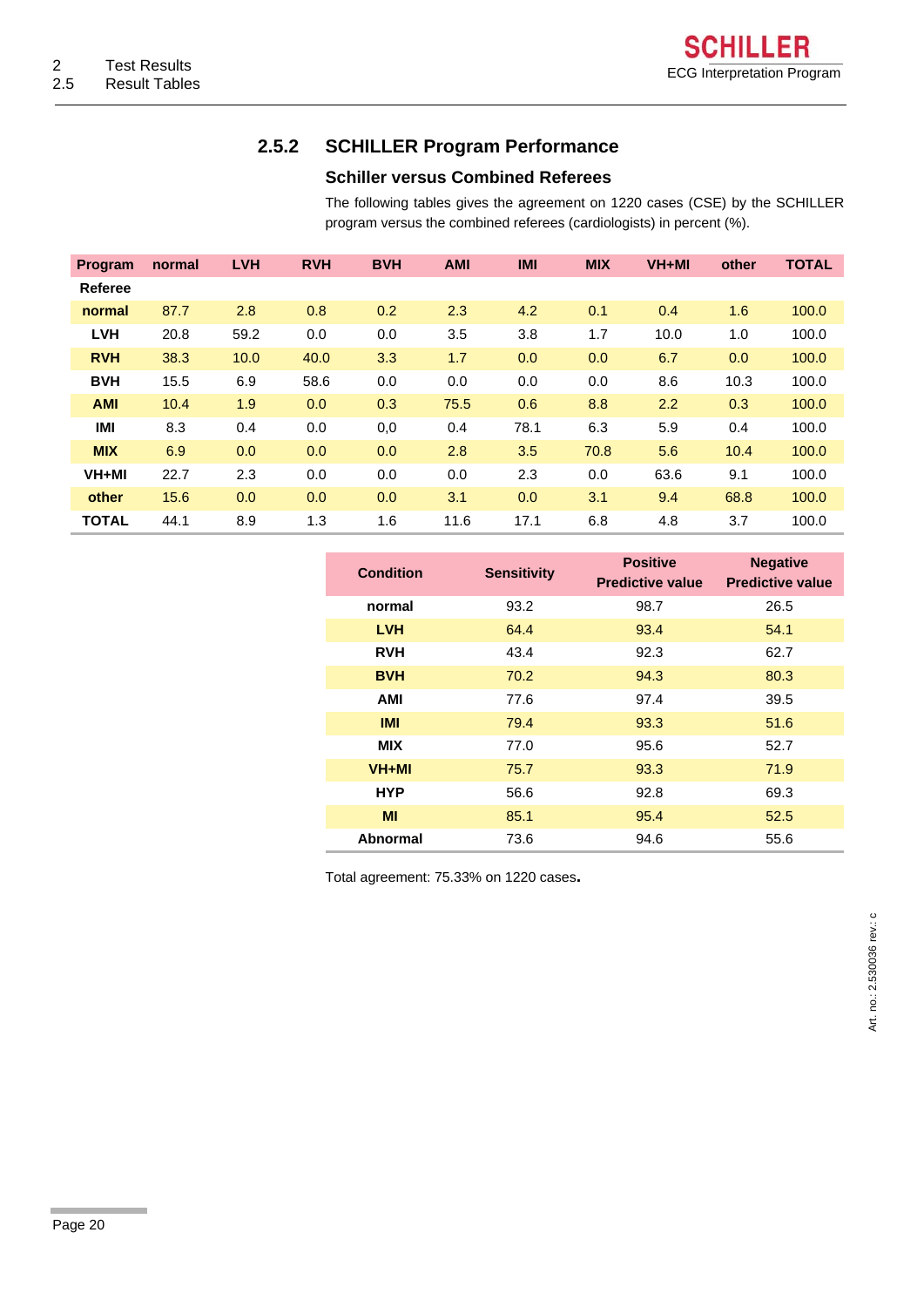#### **Schiller versus Truth (Gold Standard)**

The following tables give SCHILLER program versus 'truth' (diagnostic results based on golden standards) in percent (%).

| <b>Program</b> | normal | <b>LVH</b> | <b>RVH</b> | <b>BVH</b> | <b>AMI</b> | <b>IMI</b> | <b>MIX</b> | VH+MI | other | <b>TOTAL</b> |
|----------------|--------|------------|------------|------------|------------|------------|------------|-------|-------|--------------|
| <b>Truth</b>   |        |            |            |            |            |            |            |       |       |              |
| normal         | 91.1   | 1.8        | 0.8        | 0.0        | 2.9        | 2.9        | 0.5        | 0.0   | 0.0   | 100.0        |
| <b>LVH</b>     | 32.0   | 47.0       | 0.0        | 0,0        | 5.5        | 6.6        | 1.1        | 6.8   | 1.1   | 100.0        |
| <b>RVH</b>     | 43.6   | 21.8       | 23.6       | 3.6        | 0.0        | 1.8        | 0.0        | 5.5   | 0.0   | 100.0        |
| <b>BVH</b>     | 20.8   | 0.0        | 0.0        | 33.0       | 3.8        | 1.9        | 0.0        | 7.5   | 33.0  | 100.0        |
| <b>AMI</b>     | 17.1   | 2.4        | 0.0        | 0.0        | 68.2       | 1.2        | 8.2        | 2,9   | 0.0   | 100.0        |
| <b>IMI</b>     | 20.1   | 0.0        | 0.0        | 0.0        | 0.7        | 66.7       | 7.3        | 4.8   | 0.4   | 100.0        |
| <b>MIX</b>     | 7.5    | 0.0        | 0.0        | 0.0        | 0.0        | 0.0        | 62.3       | 8.9   | 21.2  | 100.0        |
| VH+MI          | 21.0   | 0.0        | 0.0        | 0.0        | 0.0        | 0.0        | 0.0        | 48.4  | 30.6  | 100.0        |

| <b>Condition</b> | <b>Sensitivity</b> | <b>Positive</b><br><b>Predictive value</b> | <b>Negative</b><br><b>Predictive value</b> |  |  |  |
|------------------|--------------------|--------------------------------------------|--------------------------------------------|--|--|--|
| normal           | 91.1               | 64.7                                       | 95.0                                       |  |  |  |
| <b>LVH</b>       | 47.0               | 78.9                                       | 91.3                                       |  |  |  |
| <b>RVH</b>       | 23.6               | 81.3                                       | 96.5                                       |  |  |  |
| <b>BVH</b>       | 33.0               | 89.7                                       | 97.0                                       |  |  |  |
| <b>AMI</b>       | 68.2               | 82.3                                       | 95.0                                       |  |  |  |
| <b>IMI</b>       | 66.7               | 87.1                                       | 91.0                                       |  |  |  |
| <b>MIX</b>       | 62.3               | 54.5                                       | 97.6                                       |  |  |  |
| $VH+MI$          | 48.4               | 25.4                                       | 98.6                                       |  |  |  |
| <b>HYP</b>       | 44.8               | 90.3                                       | 86.3                                       |  |  |  |
| MI               | 77.0               | 85.5                                       | 82.7                                       |  |  |  |

Total accuracy: 67.5 % on 1220 cases; accuracy for 1063 cases only (without MIX, VH+MI, BVH): 70.1 %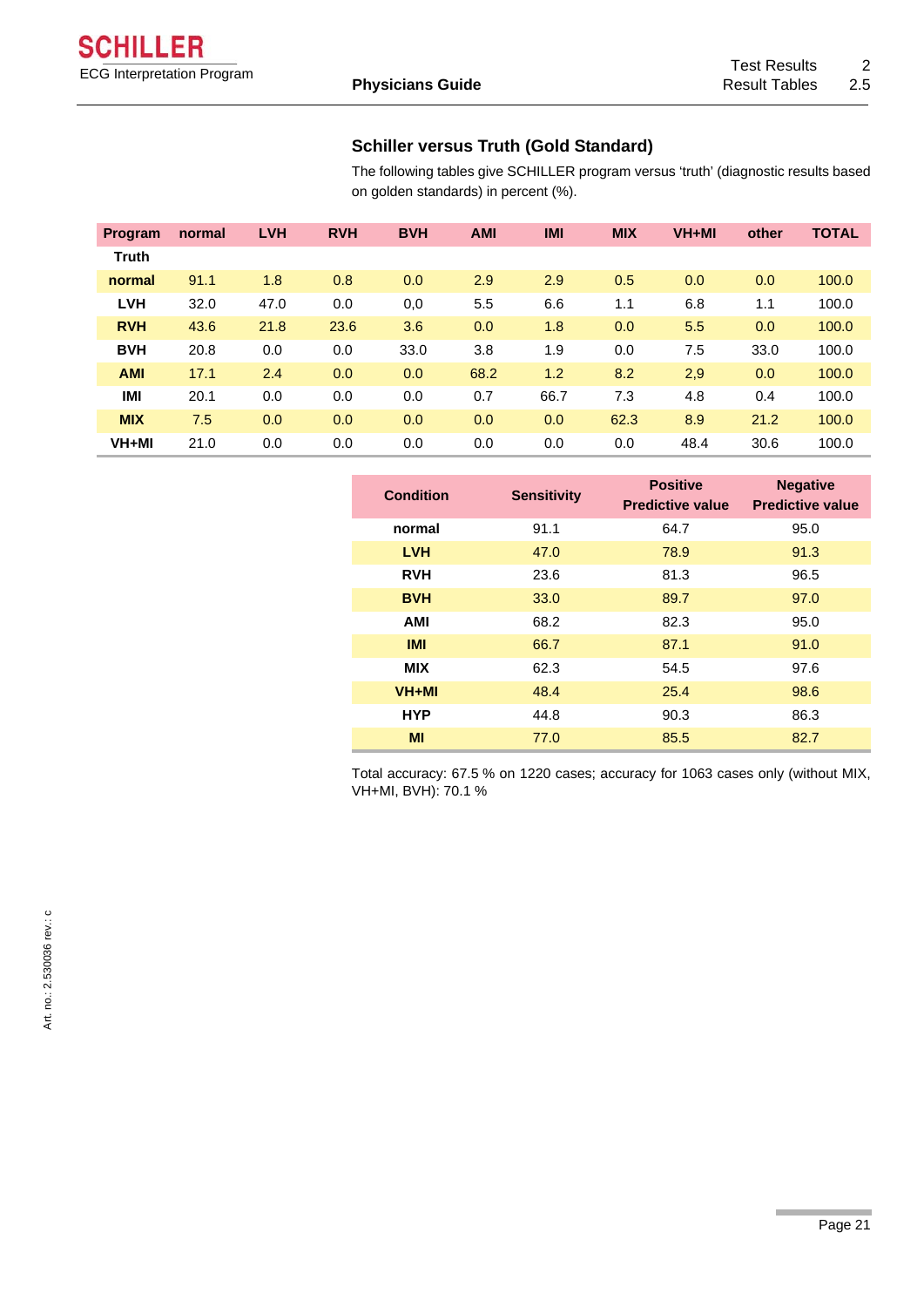#### **2.5.3 Reference and Actual Measured Value**

Confidence was established by using all the calibration waveforms in International Standard IEC 60601-2-25:2011. The following is a sample result measured using reference wave CAL20160:

<span id="page-21-0"></span>

|                                                          | Reference Value (CAL20160) |                                         |                |                |                |              | <b>Measured Value</b> |           |              |           |              |             |  |  |
|----------------------------------------------------------|----------------------------|-----------------------------------------|----------------|----------------|----------------|--------------|-----------------------|-----------|--------------|-----------|--------------|-------------|--|--|
| Global Interval (ms)                                     |                            |                                         |                |                |                |              |                       |           |              |           |              |             |  |  |
| P duration                                               | 116                        |                                         |                |                |                |              |                       | 116       |              |           |              |             |  |  |
| <b>QRS</b> duration                                      | 56                         |                                         |                |                |                |              |                       | 58        |              |           |              |             |  |  |
| <b>Heart rate</b>                                        | 60                         |                                         |                |                |                |              |                       | 60        |              |           |              |             |  |  |
| P-Q (P-R) interval                                       | 178                        |                                         |                |                |                |              |                       | 176       |              |           |              |             |  |  |
| Q-T Interval                                             |                            | 354                                     |                |                |                |              |                       |           | 360          |           |              |             |  |  |
| Abtastrate                                               |                            |                                         | 500            |                |                |              |                       |           |              |           |              |             |  |  |
|                                                          | T                          | $\mathbf{II}$<br>Ш<br>aVR<br>aVL<br>aVF |                |                |                |              |                       | Ш         | Ш            | aVR       | aVL          | aVF         |  |  |
| Time Duration (ms) /<br>Amplitude<br>(µVolts)            |                            |                                         |                |                |                |              |                       |           |              |           |              |             |  |  |
| <b>P1 Duration</b>                                       | 116                        | 116                                     | $\pmb{0}$      | 116            | 112            | 112          | 116                   | 116       | $\mathbf 0$  | 116       | 116          | 116         |  |  |
| P1 Amplitude                                             | 150                        | 150                                     | 0              | $-150$         | 75             | 75           | 148                   | 148       | 0            | $-148$    | 73           | 73          |  |  |
| <b>P2 Duration</b>                                       | $\mathbf 0$                | $\mathbf 0$                             | $\pmb{0}$      | $\mathbf 0$    | $\mathbf 0$    | $\mathbf{0}$ | $\mathbf{0}$          | $\pmb{0}$ | $\mathbf 0$  | $\pmb{0}$ | $\mathbf{0}$ | $\mathbf 0$ |  |  |
| P2 Amplitude                                             |                            | 0                                       | 0              | 0              | 0              | 0            | 0                     | 0         | $\mathsf 0$  | 0         | 0            | 0           |  |  |
| <b>Q</b> Duration                                        |                            | $\mathbf 0$                             | $\pmb{0}$      | 56             | $\overline{0}$ | $\mathbf{0}$ | $\mathbf{0}$          | $\pmb{0}$ | $\mathbf 0$  | 58        | $\mathbf 0$  | $\mathbf 0$ |  |  |
| Q Amplitude                                              |                            | $\mathbf 0$                             | 0              | $-2000$        | $\pmb{0}$      | $\mathbf 0$  | $\mathsf 0$           | $\pmb{0}$ | 0            | $-1998$   | $\pmb{0}$    | $\pmb{0}$   |  |  |
| <b>R</b> Duration                                        | 56                         | 56                                      | $\mathbf 0$    | $\blacksquare$ | 56             | 56           | 58                    | 58        | $\mathbf 0$  | $\pmb{0}$ | 58           | 58          |  |  |
| R Amplitude                                              | 2000                       | 2000                                    | $\pmb{0}$      | $\pmb{0}$      | 1000           | 1000         | 1998                  | 1998      | 0            | 0         | 999          | 999         |  |  |
| <b>S</b> Duration                                        | $\bf 0$                    | $\pmb{0}$                               | $\bf 0$        | $\pmb{0}$      | $\mathbf 0$    | $\mathbf{0}$ | $\mathbf{0}$          | $\pmb{0}$ | $\mathbf 0$  | $\pmb{0}$ | $\bf 0$      | $\mathbf 0$ |  |  |
| S Amplitude                                              | 0                          | 0                                       | 0              | 0              | 0              | 0            | 0                     | $\pmb{0}$ | $\mathsf 0$  | 0         | $\mathbf 0$  | $\mathbf 0$ |  |  |
| <b>QRS Duration</b>                                      | 56                         | 56                                      | $\bf 0$        | 56             | 56             | 56           | 58                    | 58        | $\mathbf 0$  | 58        | 58           | 58          |  |  |
| $J-Point =$<br><b>ST-T-Measured</b><br>value,<br>QRS End |                            |                                         |                |                |                |              |                       |           |              |           |              |             |  |  |
| ST-20-Amplitude                                          | 200                        | 200                                     | $\pmb{0}$      | $-200$         | 100            | 100          | 199                   | 199       | $\pmb{0}$    | $-199$    | 99           | 99          |  |  |
| ST-40-Amplitude                                          |                            | 200                                     | 0              | $-200$         | 100            | 100          | 199                   | 199       | 0            | $-199$    | 99           | 99          |  |  |
| ST-60-Amplitude                                          |                            | 200                                     | $\pmb{0}$      | $-200$         | 100            | 100          | 199                   | 199       | $\pmb{0}$    | $-199$    | 99           | 99          |  |  |
| ST-80-Amplitude                                          | 200                        | 200                                     | 0              | $-200$         | 100            | 100          | 199                   | 199       | 0            | $-199$    | 99           | 99          |  |  |
| <b>T-Amplitude</b>                                       | 400                        | 400                                     | $\overline{0}$ | $-400$         | 200            | 200          | 398                   | 398       | $\mathbf{0}$ | $-397$    | 198          | 198         |  |  |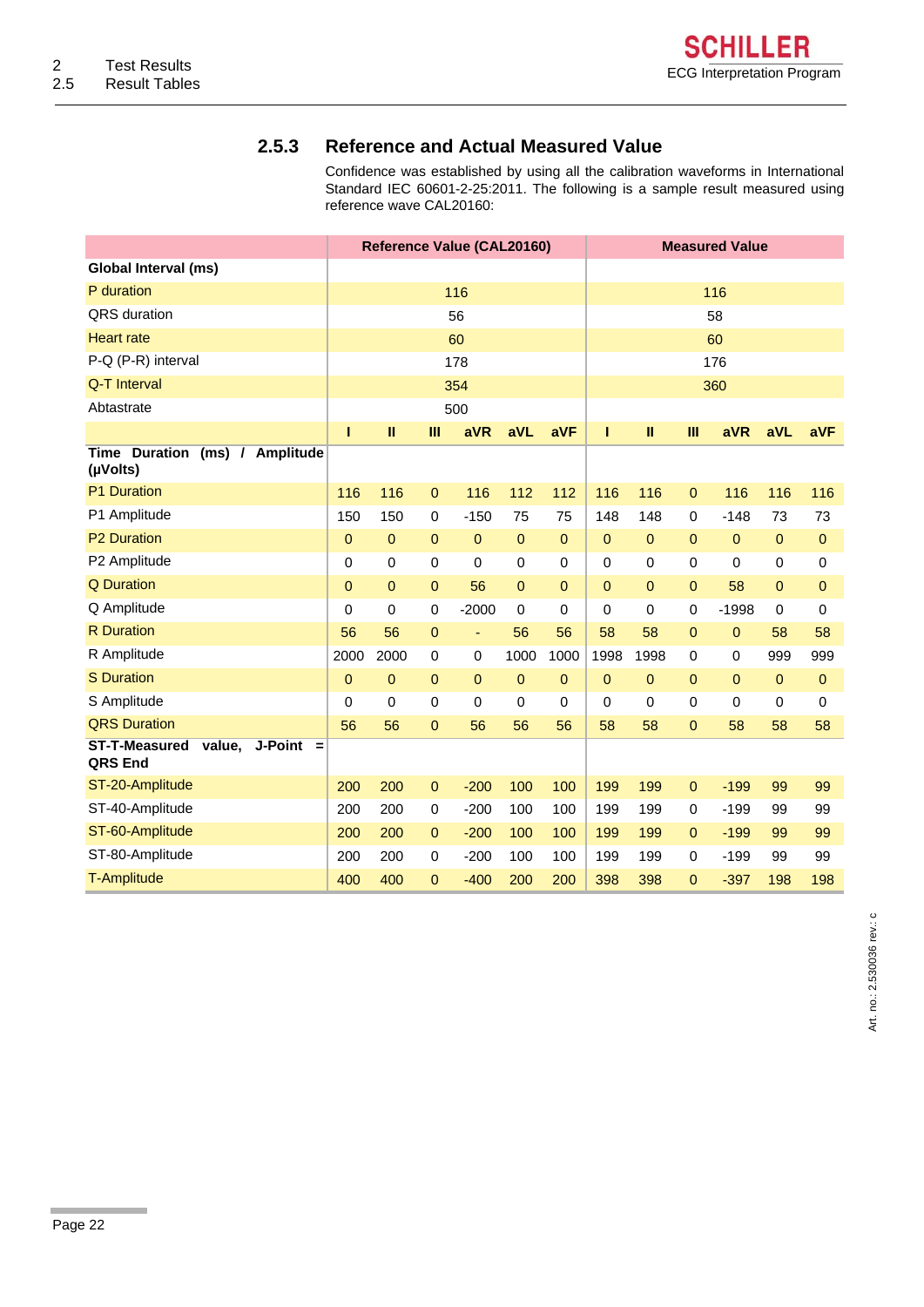|                                                                                    | Reference Value (CAL20160) |                |                |                |                |                | <b>Measured Value</b> |                |                |                |                |                |
|------------------------------------------------------------------------------------|----------------------------|----------------|----------------|----------------|----------------|----------------|-----------------------|----------------|----------------|----------------|----------------|----------------|
|                                                                                    | V <sub>1</sub>             | V <sub>2</sub> | V <sub>3</sub> | V <sub>4</sub> | V <sub>5</sub> | V <sub>6</sub> | V <sub>1</sub>        | V <sub>2</sub> | V <sub>3</sub> | V <sub>4</sub> | V <sub>5</sub> | V <sub>6</sub> |
| <b>Duration</b><br>(ms)<br><b>Amplitude</b><br>$\prime$<br><b>Time</b><br>(µVolts) |                            |                |                |                |                |                |                       |                |                |                |                |                |
| P1 Duration                                                                        | 116                        | 116            | 116            | 116            | 116            | 116            | 116                   | 116            | 116            | 116            | 116            | 116            |
| P1 Amplitude                                                                       | 150                        | 150            | 150            | 150            | 150            | 150            | 148                   | 148            | 148            | 148            | 148            | 148            |
| P <sub>2</sub> Duration                                                            | 0                          | 0              | 0              | 0              | 0              | 0              | 0                     | 0              | $\mathbf 0$    | 0              | 0              | 0              |
| P2 Amplitude                                                                       |                            | $\overline{0}$ | $\overline{0}$ | $\mathbf{0}$   | $\overline{0}$ | $\Omega$       | $\Omega$              | 0              | $\overline{0}$ | 0              | $\mathbf 0$    | $\mathbf{0}$   |
| Q Duration                                                                         |                            | 0              | 0              | 0              | 0              | $\Omega$       | 0                     | 0              | $\mathbf 0$    | 0              | 0              | $\mathbf 0$    |
| Q Amplitude                                                                        |                            | 0              | 0              | $\mathbf{0}$   | $\mathbf{0}$   | $\Omega$       | $\overline{0}$        | $\overline{0}$ | $\overline{0}$ | 0              | $\pmb{0}$      | $\mathbf{0}$   |
| <b>R</b> Duration                                                                  |                            | 56             | 56             | 56             | 56             | 56             | 58                    | 58             | 58             | 58             | 58             | 58             |
| R Amplitude                                                                        |                            | 2000           | 2000           | 2000           | 2000           | 2000           | 1998                  | 1998           | 1998           | 1998           | 1998           | 1998           |
| S Duration                                                                         |                            | 0              | 0              | 0              | 0              | 0              | 0                     | 0              | 0              | 0              | $\pmb{0}$      | 0              |
| <b>S</b> Amplitude                                                                 | $\overline{0}$             | $\overline{0}$ | $\overline{0}$ | $\mathbf{0}$   | $\mathbf{0}$   | $\overline{0}$ | 0                     | $\overline{0}$ | $\overline{0}$ | 0              | $\mathbf 0$    | $\mathbf{0}$   |
| <b>QRS</b> Duration                                                                | 56                         | 56             | 56             | 56             | 56             | 56             | 58                    | 58             | 58             | 58             | 58             | 58             |
| <b>ST-T-Measured</b><br>$J-Point =$<br>value,<br><b>QRS End</b>                    |                            |                |                |                |                |                |                       |                |                |                |                |                |
| ST-20-Amplitude                                                                    | 200                        | 200            | 200            | 200            | 200            | 200            | 199                   | 199            | 199            | 199            | 199            | 199            |
| ST-40-Amplitude                                                                    |                            | 200            | 200            | 200            | 200            | 200            | 199                   | 199            | 199            | 199            | 199            | 199            |
| ST-60-Amplitude                                                                    |                            | 200            | 200            | 200            | 200            | 200            | 199                   | 199            | 199            | 199            | 199            | 199            |
| ST-80-Amplitude                                                                    |                            | 200            | 200            | 200            | 200            | 200            | 199                   | 199            | 199            | 199            | 199            | 199            |
| T-Amplitude                                                                        | 400                        | 400            | 400            | 400            | 400            | 400            | 398                   | 398            | 398            | 398            | 398            | 398            |

×